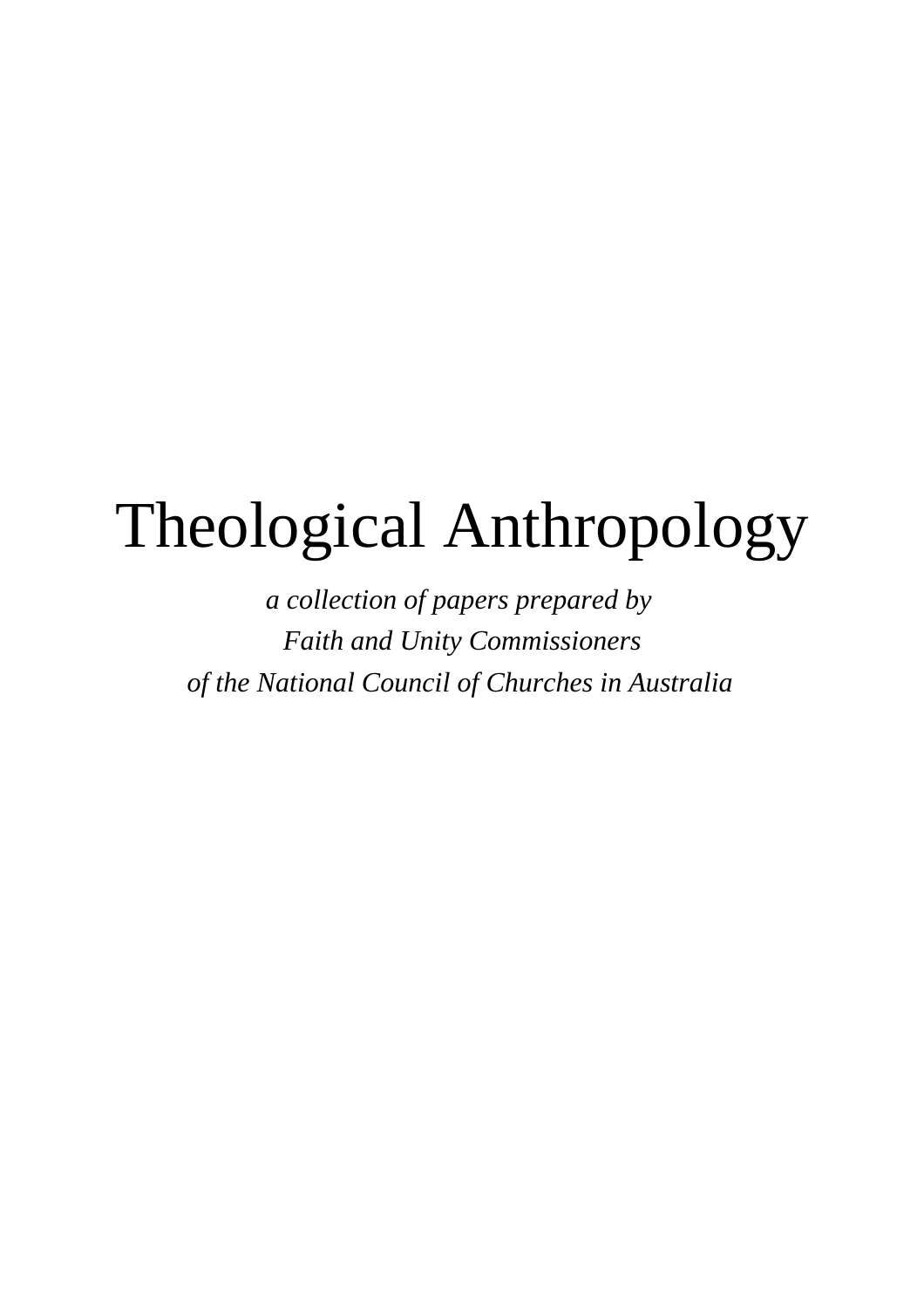### Introduction

Theological anthropology – a study of the human person in conversation with the doctrinal framework of particular religious traditions – is by no means a new discipline. If anything, it has fallen from favour and a regular, or easily recognisable, place on theological curricula over the last four decades, despite the efforts of scholars such as Karl Rahner and Hans Urs von Balthassar in the 1960s.

The need to investigate the human person precisely as a being open to transcendence, as identified by Rahner, is undiminished, however, in a new century which already looks set to challenge for its predecessor's mantle of 'our worst yet'. Moreover a natural disaster on the scale of the tsunamis which recently struck parts of Asia demands a theology of the human person which is credible in the face of immense and apparently arbitrary suffering, and our collective vulnerability. It must also be one which takes fully seriously the religious and cultural pluralism which has always characterised the human family, but which – in our ever-shrinking world – is an inescapable reality for more members of that family than ever before.

The Faith and Unity Commission of the National Council of Churches in Australia has taken its lead in this regard from the study "Ecumenical Perspectives on Theological Anthropology" begun in 1999 by the World Council of Churches' Commission on Faith and Order. Faith and Order perceived that the lack of a major and truly ecumenical study on theological anthropology represented a serious stumbling block to the goal of visible unity.

The aims of this WCC study – now well advanced (see FO/2004:11 (Rev.) May 2004) – are:

- to identify what the churches can say together about the nature of being human, paying particular attention to our being made in the image of God;
- to encourage churches, on the basis of these areas of agreement, to work together on the spiritual, ethical, and material challenges facing humanity today; and
- to identify remaining differences in the churches' understanding of human nature and where these impair visible unity – to suggest ways of overcoming them.

(Extracted from FO/2004:60, July 2004)

The brief for the working group established by the Standing Commission of Faith and Order was not to produce a 'textbook' on theological anthropology such as Rahner or von Balthassar compiled. Rather, it was asked to choose and examine a limited sample of theologicalanthropological issues which highlight the challenges faced by churches in today's world relating to Christian understandings of the nature and purpose of being human. Appropriate to this task, topics covered in the consultations underpinning the study include biotechnology, sexuality, HIV/AIDS, so-called 'disability', violence and poverty, and the environmental impact of anthropocentrism.

The NCCA study on theological anthropology is more modest in scope, but touches on a number of themes and concerns held in common with the WCC project – especially the *imago Dei*.

Of the nine papers gathered here, five are written specifically from the perspective of particular ecclesial traditions. Sobhi Attia offers an Orthodox view of soteriology (the doctrine of salvation) as 'deification' – human participation in the divine fellowship and communion – based on creation in the image of God. Lutheran commissioner, Peter Kriewaldt, introduced a paper by Mark Worthing, which outlines this tradition's no less relational view of salvation as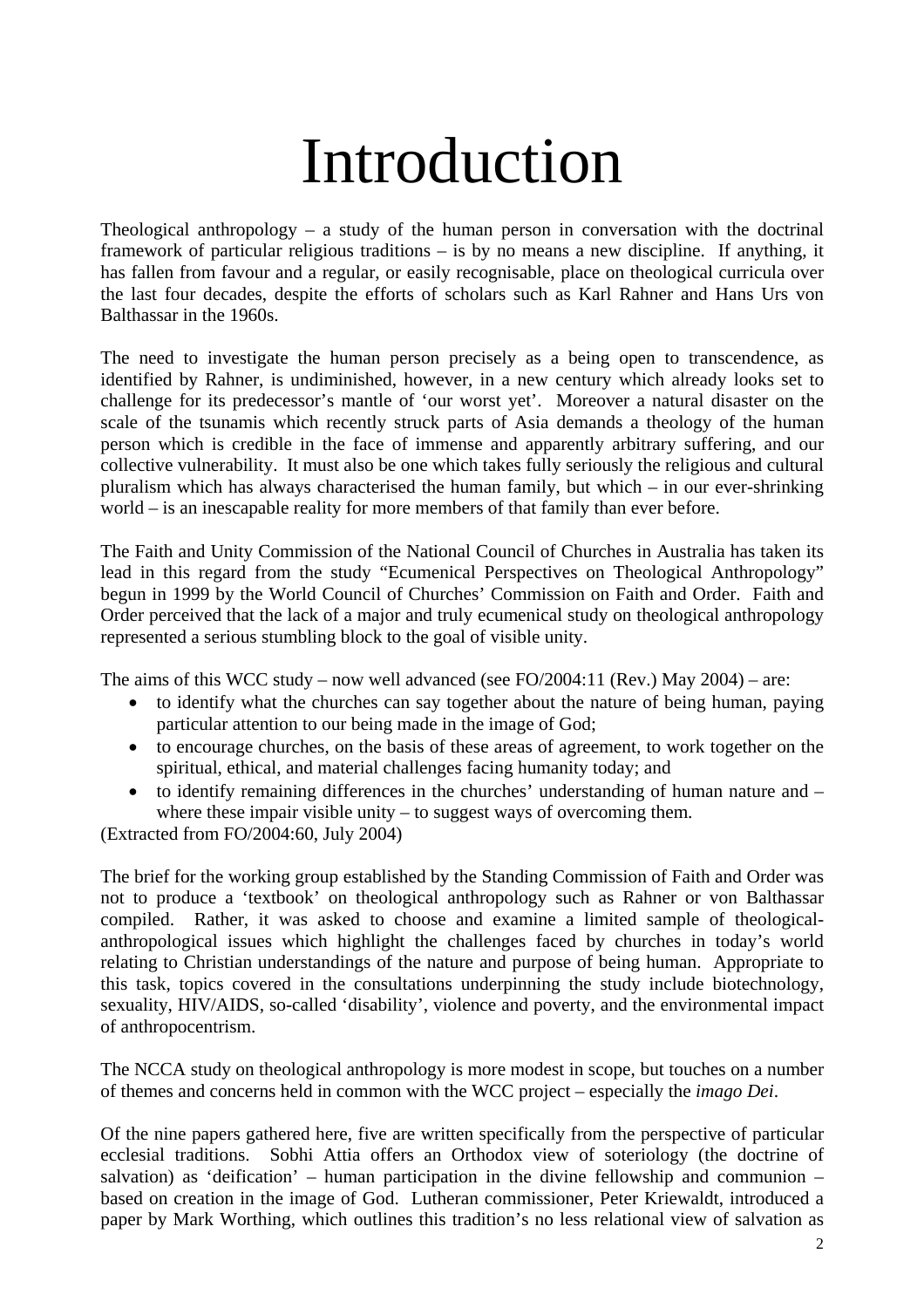that righteousness which is the image of God restored in Christ. So too – reflecting recent Lutheran-Roman Catholic dialogue on justification – Gerard Kelly, writing from the latter standpoint; only here the christological focus is given a strongly eschatological dimension: in Christ as the *logos* at work in creation itself, we already participate in God's final vision for humankind made in the divine image. In Salvationist theology, this participation – again derived from the divine-human relationship implicit in creation – becomes an imperative for holiness of life, and partnership in the work of salvation and sanctification, as Jim Weymouth and Graham Roberts explain in the paper on which they collaborated. And Bill Jaggs shows how a Quaker view of human nature shares this openness towards human perfectibility by the universal virtue of Christ's saving death, without ever failing to take human corruptibility into account.

The two Anglican contributions, from Colleen O'Reilly and Charles Sherlock, are equally grounded in the theological issues to the fore in this ecclesial communion, addressing doctrine of the human person from feminist and gender perspectives respectively. Any genuinely Christian anthropology, O'Reilly argues, must not shrink from the struggle with male/female dualism which feminist theology seeks to deconstruct in order to retrieve the parity of Genesis 1:27 (cf. Galatians 3:27-28). Sherlock stresses instead the particularity of male and female embodiedness, and challenges the reduction of gender issues to sexuality.

An exegetical overview of Genesis 1:26-28 from Uniting Church commissioner, Morag Logan, raises broader questions concerning an ecumenical approach to hermeneutics – also on Faith and Order's agenda at the present time – reminding churches that these studies call us to 'show our workings' and to be accountable for the particular readings of Scripture which they generate. UCA colleague, Chris Mostert, currently Chair of the Faith and Unity Commission, brings a Trinitarian lens to the notion of human personhood in the image of divine personhood in order to describe the Church as a proleptic expression of redeemed sociality. Here we come full circle from Attia's paper, with salvation understood not so much as 'theosis' (akin to deification, above) but as 'anthroposis': our becoming more fully and authentically human as our relationships participate in the divine *koinonia*. The ecumenical implications of this are obvious, and constitute a call to the churches which echoes that of the WCC theological anthropology study (extracted from FO/2004:11 (Rev.), may 2004, §IV):

- to see the image of God in ourselves and every person;
- to cultivate the human capacity to act justly, to be merciful, to make peace and to create beauty; to be inclusive communities where diversity is affirmed and where excluded persons are welcomed and find their dignity recognised; and
- to work for the visible unity of the Church with penitence and vigour, knowing that divisions between Christians often reflect and exacerbate the brokenness of the human community.

I join with other members of the National Council of Churches in Australia Faith and Unity Commission in warmly commending these papers and the WCC study to local churches as an instrument for that visible unity, and as a resource for our common mission.

> *Richard Treloar* 28 January, 2005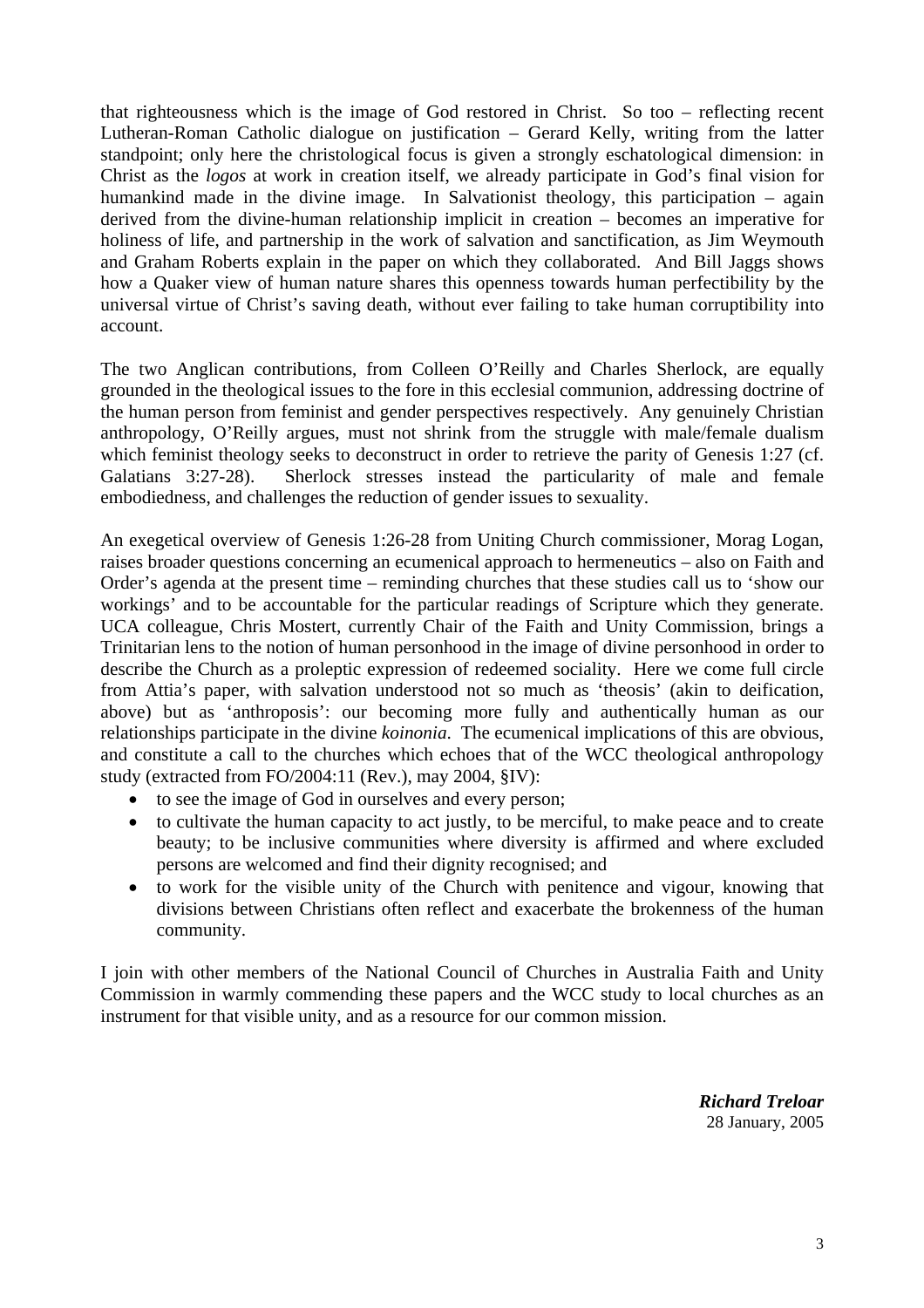### Made in the Image of God: Understandings of Genesis 1:26-28

No single biblical text has been more important in the understanding of theological 'anthropology' than the first three chapters of Genesis, particularly Genesis 1:26-28.

> Then God said, "Let us make humankind in our image, according to our likeness; and let them have dominion over the fish of the sea, and over the birds of the air, and over the cattle, and over all the wild animals of the earth, and over every creeping thing that creeps upon the earth".

So God created humankind in his image,

in the image of God he created them,

male and female he created them.

God blessed them and said to them, "Be fruitful and multiply, and fill the earth and subdue it; and have dominion over the fish of the sea and over the birds of the air and over every living thing that moves upon the earth".<sup>[1](#page-3-0)</sup>

There has been a great deal of debate about the meaning of these verses of Genesis, both within biblical studies and more widely in theological discussion. This paper intends to explore the range of meanings particularly of the idea of humanity being created in the image of God, considering other aspects of the passage as they are important within this discussion.<sup>2</sup> The starting point from which I move is that of biblical interpretation, with a focus on the period following the rise of critical biblical scholarship.[3](#page-3-2)

Within critical biblical scholarship, there has been a range of understandings of the meaning of the creation of humanity "in our image, according to our likeness". It seems helpful to consider the following general understandings and questions:

- Is there a difference between "image" and "likeness" and "in" our image and "according to" our likeness?
- The place of non-biblical parallels, particularly the significance of royal ideology
- Physical versus spiritual likeness
- The significance of Barth and dialectical theology
- The context of the phrase and the questions this raises
- The significance of male and female both being created in God's image

<span id="page-3-0"></span> $1$  NRSV

<span id="page-3-1"></span><sup>&</sup>lt;sup>2</sup> This is to leave aside a number of issues raised by this passage, such as the use of the plural in reference to God, which has itself generated a number of different interpretations from the plural referring to an essentially polytheistic concept of a heavenly court surrounding God to this being a nascent trinitarian reference.

<span id="page-3-2"></span><sup>&</sup>lt;sup>3</sup> I.e., following the documentary hypothesis of Wellhausen (1878). In preparing this paper, I acknowledge reliance on the doctoral thesis of Gunnlauger Jönson, *TheImage of God: Genesis 1:26-28 in a Century of Old Testament Research.* This thesis spends considerable time exploring the significance of the P source in the understanding of interpreters, which is not taken up in this paper. This thesis, however, provides much of the summary material on which I have based this paper – leading perhaps to a greater emphasis on European scholarship than might have been my norm.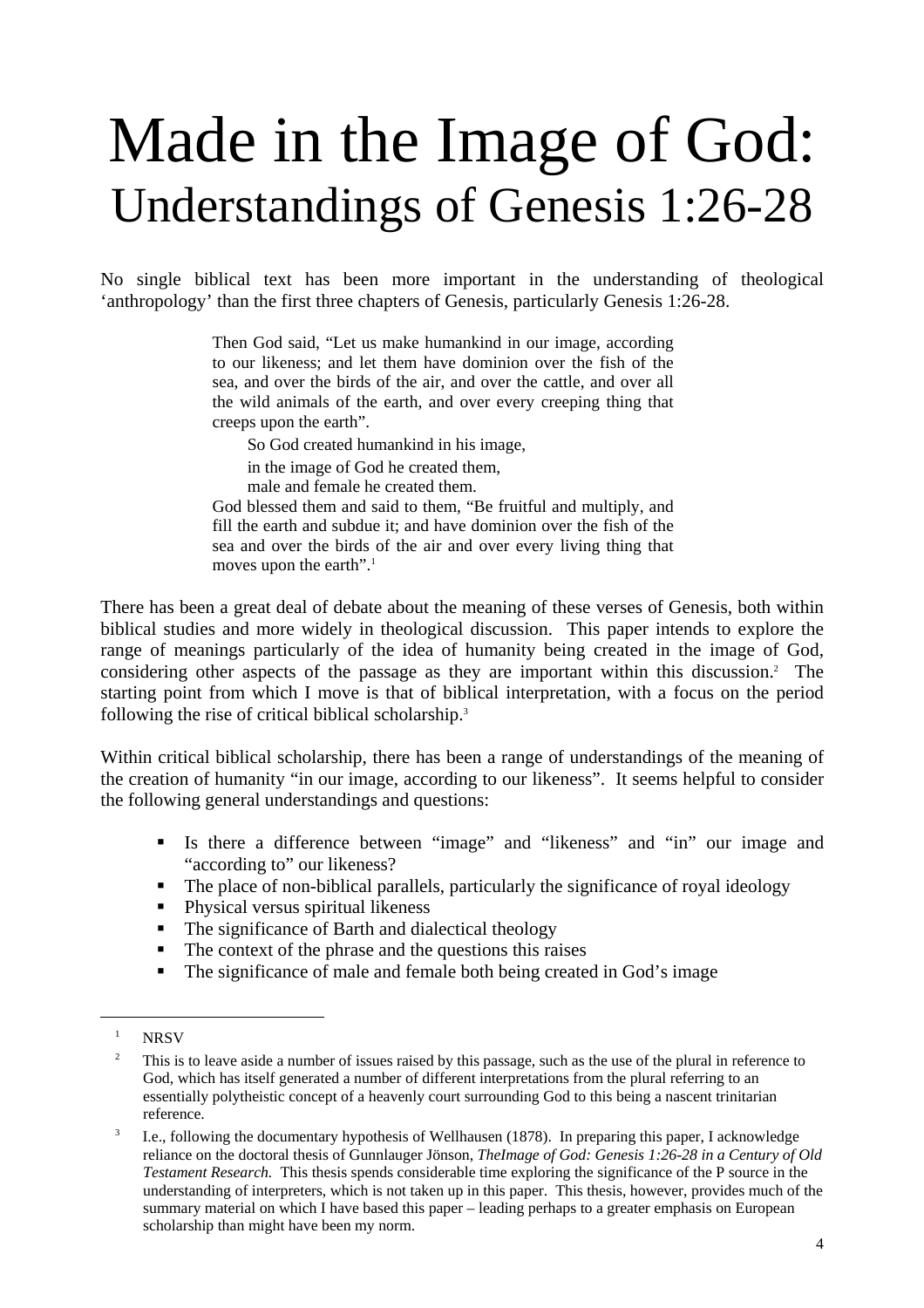### **1. Is there a difference between "image" and "likeness" and "in" our image and "according to" our likeness?**

It is a common interpretational move of the Church Fathers, and later in scholasticism, to maintain a distinction between the image and the likeness (*imago* and *similitudo*). This is first found in Ireneus, and is a way of tackling the problem of what remains within humanity after the fall, and what is lost through sin. By making distinction between image and likeness, it was possible to argue that image refers to the human nature, which cannot be lost; likeness refers to the original relation to God, which was.

On the whole, this distinction has not been maintained in biblical scholarship. Etymologically, the two words, image and likeness, have overlapping semantic ranges. Both words, image and likeness, have contexts in which they mean a direct physical resemblance,<sup>4</sup> both also have a more abstract meaning as well.<sup>5</sup> It is a reasonable, and generally accepted, understanding to regard these words as synonymous in this context. A similar argument can be made with the two propositions, translated in the NRSV as "in" and "according to" God's image and likeness: no clear distinction in meaning can be made on linguistic grounds.

This has been the understanding within biblical criticism throughout the whole period I am considering, with only very few exceptions. Franz Delizsch<sup>6</sup>, very early in the critical period, maintains the distinction, based mainly on the Greek and Latin fathers, although he does attempt to make an etymological argument from Arabic.

This clear understanding of critical biblical scholarship, which represents a rejection of the exegesis of the Greek and Latin Fathers, is of great significance for discussion of this passage in an ecumenical setting. Critical biblical scholarship, particularly of the first testament, has been dominated by Protestant scholars, and is of its greatest significance within the churches of the reformation. Its dominance is lesser in other church traditions, especially those who place a higher regard on tradition.

### **2. The place of non-biblical parallels, particularly the significance of royal ideology**

The significance of non-biblical parallels has waxed and waned in biblical scholarship. At times, the existence of extra-biblical parallels seems to have been all that is of significance to biblical scholars, at times extra-biblical parallels have been used only negatively. There have been some enormous insights, however, raised by such parallels for understandings of the idea of the creation of humanity in the image of God. This is a rare concept, biblically. It occurs only in the early chapters of Genesis (Genesis 1, also 5:1-3 and 9:6). The concept is not explained, and does not re-appear. This both strengthens the need to turn to extra-biblical sources, and also makes it more plausibly argued as a borrowed concept.

The most significant insight offered is related to royal ideology. In both Egypt and Mesopotamia, there are strong traditions firstly that the image of a god is the god's deputy, empowered to act on the god's behalf. The second strong element of the Egyptian and

<span id="page-4-0"></span><sup>4</sup> e.g., 1 Samuel 6:5 images of mice and tumors, and 2 Kings 16:10, the likeness and a model of an altar is sent from Damascus to Jerusalem.

<span id="page-4-1"></span><sup>&</sup>lt;sup>5</sup> See Psalm 39:6, where "image" refers to the substantial nature of human life, and Psalm 73:20, where it refers to a dream image retained on waking. "Likeness" is also not necessarily physical, see Isaiah 13:4 where it is used to describe a sound. For both these words, however, their primary meaning is a physical similarity.

<span id="page-4-2"></span><sup>6</sup> New Commentary on Genesis Vol. 1 (E.Tr. 1888)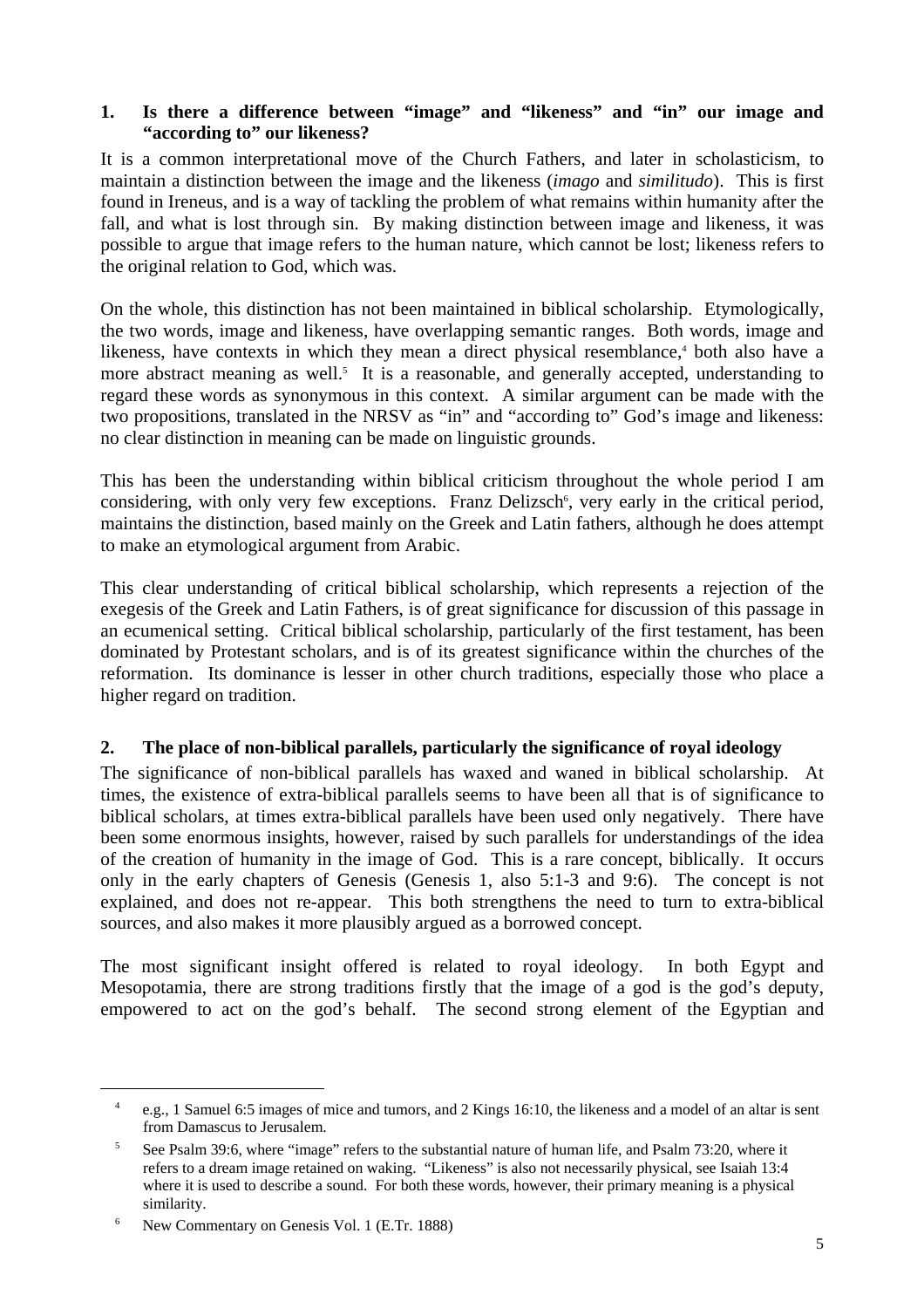Mesopotamian tradition is that the king is the image of the god – and therefore deputised to act in the place of the god amongst the king's people[.7](#page-5-0)

The significance of this extra-biblical parallel lies in the shift that is made as the idea is transported into Israelite thought. There is a "democratisation" at this point in Genesis. Not only the king, but all humanity is the image of God, deputised to act as God's representative on earth. This essential valuing of all people, and the relating of all to God is an enormous move to make.

### **3. Physical versus spiritual likeness**

There has been a significant variance in interpretations in the understanding of the "image" and "likeness" as to whether this "image" relates to a physical resemblance, a spiritual resemblance, or both (or neither!). Gunkel<sup>8</sup> argued that the divine likeness referred only to external form. Gunkel saw this as an ancient (possibly primitive) understanding within the biblical text, and this forms part of his reflection of the traditional Church interpretation of his time. In another, rather more unusual interpretation, Kohler continued the idea of the physical nature of the resemblance of the image to argue that it was to be found in the upright form of humans.<sup>[9](#page-5-2)</sup>

This line of interpretation has also been followed, much more recently, by Weinfeld. Weinfeld argues for an early dating of the P source, and argues that the physical resemblance of the image of God is related to the early date of the P source, and represents a fundamental Jewish understanding of the text.<sup>[10](#page-5-3)</sup>

The argument for a spiritual resemblance is made early by Dillman and Driver<sup>11</sup>, and was part of reactions to Darwinism. The spiritual resemblance present in the creation of humanity in the image of God was seen as what separated humanity from the animals, particularly from the higher primates.

More recently, the force of this debate has lessened within the Christian interpretation. Following particularly on the interpretation of von Rad and Barr, many have come to see the physical/spiritual discussion as "misguided"(von Rad'' words)[.12](#page-5-5) The notion of a clear distinction between the physical or material and the spiritual and immaterial is simply not clearly made in the biblical texts and in Hebrew thought. In Vriezen's explanation, there is a holistic view of humanity in these texts, and the image of God understanding needs also to receive a holistic interpretation.<sup>13</sup> This also is frequently reliant on the understandings from Barth.

<span id="page-5-0"></span><sup>7</sup> With different emphases, this is developed by Hehn, in Festschrift E. Shachau, Berlin, 1915. Engell, in "Knowledge and Life in the Creation Story", VTSup 3 (1955) 103-119 continues the royal theme to an extreme extent, seeing Adam as a divine king, enthroned in the creation narratives. Schmidt's essential argument theologically is that the first commandment is the centre of biblical theology (*The Faith of the Old Testament*, 1986). His work on the *imago Dei* question consists in a focus on the image as a kingly role and as a sole mediator between God and humanity, representing the King on earth (ibid, 1986). This association is also commonly taken up by later exegetes, see Westermann, *Genesis 1-11: A Commentary*, and Brueggemann, *Genesis: Interpretation*, 1984.

<span id="page-5-1"></span><sup>8</sup> Gunkel, *Creation in the Old Testament*, 1894, pp.25-52

<span id="page-5-2"></span><sup>9</sup> Cited by Jönsson, p. 109

<span id="page-5-3"></span><sup>10</sup> Mostly in *Deuteronomy and the Deuteronomistic School*, 1972

<span id="page-5-4"></span><sup>11</sup> Dillman, *Genesis, critically and exegetically expounded*, 1897, and Driver, *The Book of Genesis*, 1926.

<span id="page-5-5"></span><sup>&</sup>lt;sup>12</sup> In *The Problem of the Hexateuch and other Essays*, "The Theological Problem of the Old Testament Doctrine of Creation".

<span id="page-5-6"></span><sup>13</sup> Vriezen, *An Outline of Old Testament Theology*, 1958. The idea of the image of God is central to Vriezen's theology, and becomes an organising principle of it.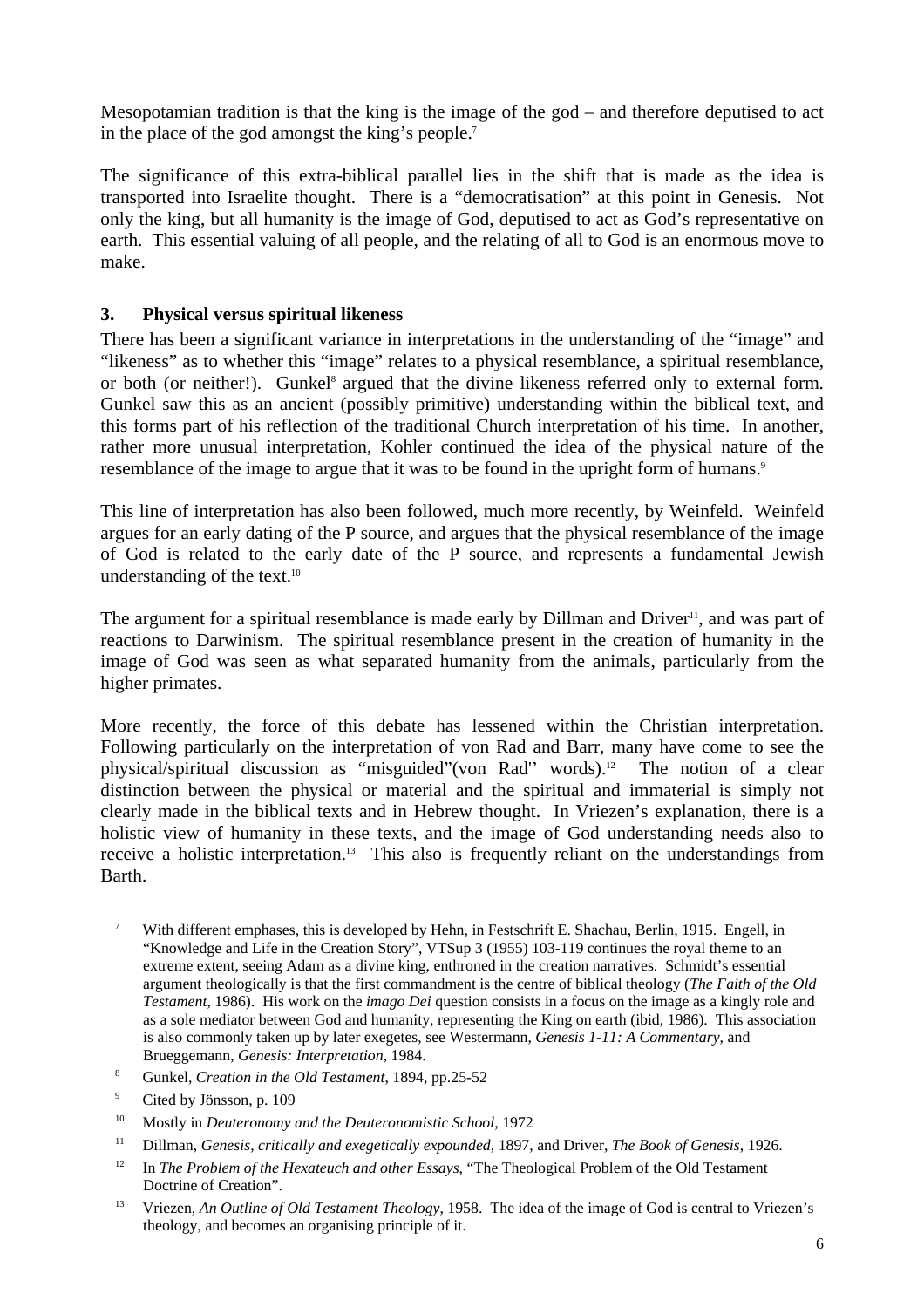### **4. The significance of Barth and the dialectical theology**

The influence of Barth on twentieth century theology is, beyond doubt, enormous. It is also commonly recognised that Barth has had an enormous impact on understandings of New Testament texts, particularly Romans. What is less recognised is the influence of Barth on Old Testament interpretation. The importance of revelation to Barth, the distinctiveness of Christianity, and opposition to "religion" all had enormous influences on Biblical study – leading to a decline of a "history of religions" approach, a lessening of the importance of extrabiblical material for a significant period of time, and a focussing on Christological interpretation.

In particular, Barth's understanding of the *imago Dei* brings about a shift in understanding within OT interpretation. First, to Barth the plural in v.26 refers to a plurality in the divine world, and so a relatedness in the divine world. To Barth, the image of God "is not a quality of man… It does not consist in anything that man is or does. It consists, as man himself consists, as the creature of God. He would not be man if he were not the image of God". The other thing, to Barth, that we are told about humanity is also of their plurality: consisting of male and female. The meaning of the image of God is shifted to the question of relationship.

This interpretation has remained significant, influencing von Rad and Vriezen. It was a highly significant interpretation in forming Westermann's comments (where Barth is quoted). Westermann<sup>14</sup> places emphasis on the image of God being in the human who can be addressed by God as 'You', and who is an 'I' who can be responsible before God. This seems to look forward rather obviously to Genesis 3. A similar significance can be seen in Brueggemann's interpretation, where it is significant that God speaks only to humans.

### **5. The context of the phrase, and the questions this raises**

James Barr is a major figure in OT interpretation over the past 30 years, particulaly for some of his earlier works. Barr's major impact has been in methodological critique, particularly in semantics.<sup>15</sup> This critique argued clearly and persuasively against the use of "word studies" and "concept studies", particularly where these studies resulted in the interpretation relying on etymology, much more than on context. Barr argued that the basic unit for interpretation should not be the individual word, but rather the sentence: "the distinctiveness of biblical thought has to be settled on the sentence level, that is, by the things the writers say, and not by the words they say them with." [16](#page-6-2)

This has had a large influence on biblical interpretation, but has a particular impact on the question of this paper – the image of God. Barr's shift in understanding led to a reading of the larger context of the passage, and the understanding that the image of God primarily relates to humanity's place in the world. The image of God consists in being placed to rule, or have dominion over the rest of the created order.

This then leads into the questions raised now by ecological issues. The *imago Dei* concept became central in environmental debates at one stage following an article by an American historian Lynn White.<sup>17</sup> White's article argues that the Genesis 1 passage is foundational to destructive Western patterns of understanding the relationship of humans to their environment.

<span id="page-6-0"></span> <sup>14</sup> *Genesis 1-11: A Commentary*

<span id="page-6-1"></span><sup>15</sup> *The Semantics of Biblical Language*, 1961.

<span id="page-6-2"></span><sup>16</sup> Barr, p.270.

<span id="page-6-3"></span><sup>17</sup> "The hostorical roots of our Ecological Crisis", in *Science*, 145, 1967.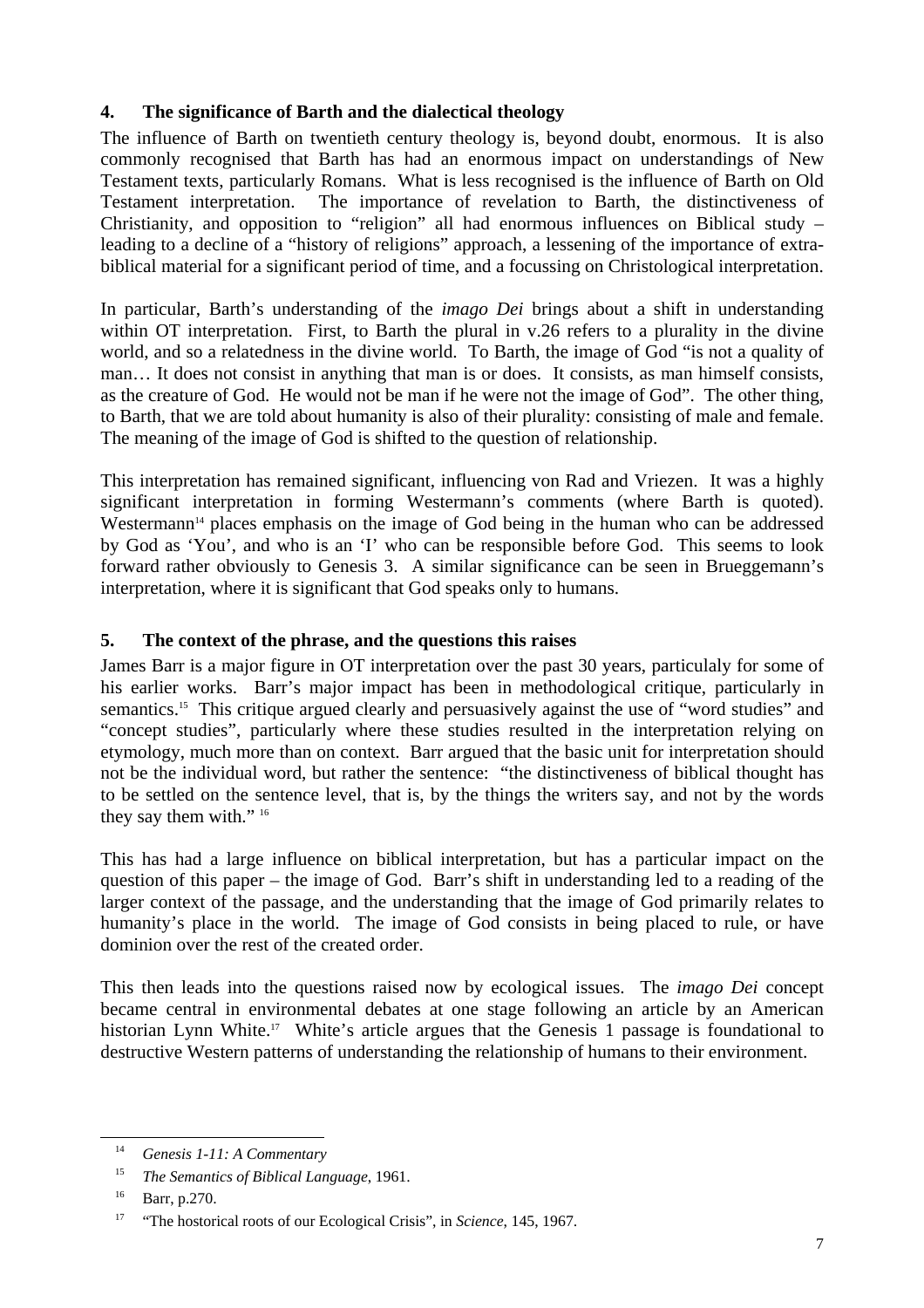This interpretation has been resisted by biblical scholars. Reventlow<sup>18</sup>, in particular, argues that the creation accounts stress the place for humanity is in acting in harmony in creation. Interpretations in this area have also been combined with the earlier influence of royal ideology: humans "have dominion" by being the representatives of God on earth, and are therefore to exercise this in the way that God would exercise dominion – and God's commands at this stage involve the flourishing of all life, so that the world is teeming and swarming with life, not with the destruction of life[.19](#page-7-1)

### **6. The significance of male and female both being created in God's image**

This text has been very important within feminist biblical interpretation. For Phyllis Trible, the Genesis 1:26-28 passage provides her with an interpretational key with which to interpret the scriptures.<sup>20</sup> She sees this passage as providing a fundamentally equal view of male and female, and proceeds to interpret other biblical texts. The text also opens up, for Trible, the understanding that the Creator, also, is neither male nor female. This interpretation has not gone unchallenged. Bird<sup>21</sup>, another feminist scholar, argues that Trible's interpretation falsely separates vss 26-28 from the surrounding material, and from the rest of the P source, which nowhere else proclaims the equality of the sexes.

The importance of this passage, with its inclusion equally of men and women, is significant. This was taken up by the WCC in a consultation, which led to the publication, "in God's Image: Reflections on Identity, Human Wholeness and the Authority of Scripture". It is stated that "women and men are representative of a collective humanity and are co-equally models for the human. A representing of this affirmation of human wholeness and mutuality is foundational for a renewed biblical and theological understanding of the fullness of human personhood for both women and men<sup>["22](#page-7-4)</sup>

The passage, Genesis 1:26-28, does indeed present women and men equally. There is no hierarchy established here, and both are fully recognised making up the image of God. The question remains, however, of the significance of this affirmation, when it does fly in the face of a great weight of other material which makes different assumptions. The coupling of this image of God discussion with a discussion of the authority of scripture in the WCC discussion is a significant one, as that is where such questions lead. What weight is given to different biblical texts, what to traditional interpretation, and why?

### **Concluding Discussion**

My purpose in writing here has been to start a discussion, firstly on the interpretations of the idea of *imago Dei*, and so into theological anthropology, but also as a different way of looking at questions of ecumenical hermeneutics. My own starting place has been clear: I am a biblical scholar by training, and have kept the focus of the discussion largely in that area. I am also a feminist scholar. This has not dominated the material presented here (I don't think, anyway), but certainly fuels my interest in this particular passage and some of the ways that it has been taken up.

<span id="page-7-0"></span><sup>18</sup> Reventlow, *Problems of Old Testament Theology in the Twentieth Century*, 1985.

<span id="page-7-1"></span><sup>&</sup>lt;sup>19</sup> Thordarson, Anderson and Brueggemann.

<span id="page-7-2"></span><sup>20</sup> *God and the Rhetoric or Sexuality*

<span id="page-7-3"></span><sup>&</sup>lt;sup>21</sup> "Male and Female He Created Them: Gen. 1:27b in the Context of the P Account of Creation", *HTR* 74 (1981).

<span id="page-7-4"></span> $22$  p.52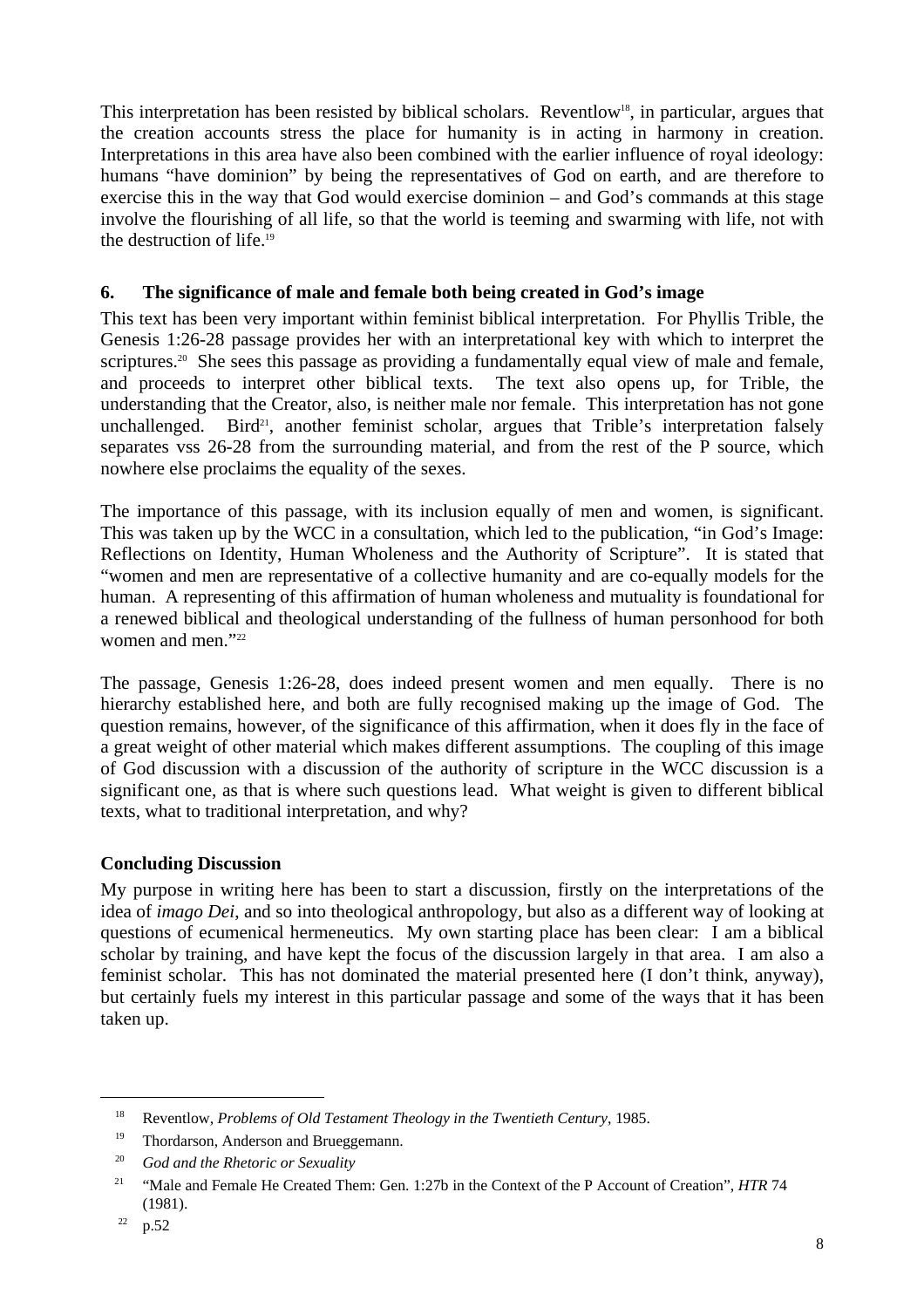This discussion has been largely of historical interpretations, and a presentation of the range of understandings that has arisen in the course of critical biblical study. If I was to finish by nailing my colours to the mast, the following are what I regard to be of critical importance from this material.

- 1. The inclusion of women and men in the image of God is a central part of this passage, and a part that speaks to our generation particularly.
- 2. The image of God relates to being God's representative on earth. In this passage this understanding, once applied only to the king, is proclaimed as true of all people, and so leads to the valuing of all people.
- 3. The nature of humanity proclaimed here fundamentally based on humanity as part of creation, having dominion as God has dominion over creation. This brings care of the created world to the fore as a part of the nature of humanity. Humans are responsible to bring about the flourishing of life.

I take up these in particular, out of all the material, because they seem to me to be true to the text, they are defensible interpretations; and because they strike me as being the most relevant to the concerns of our time.

*Morag Logan*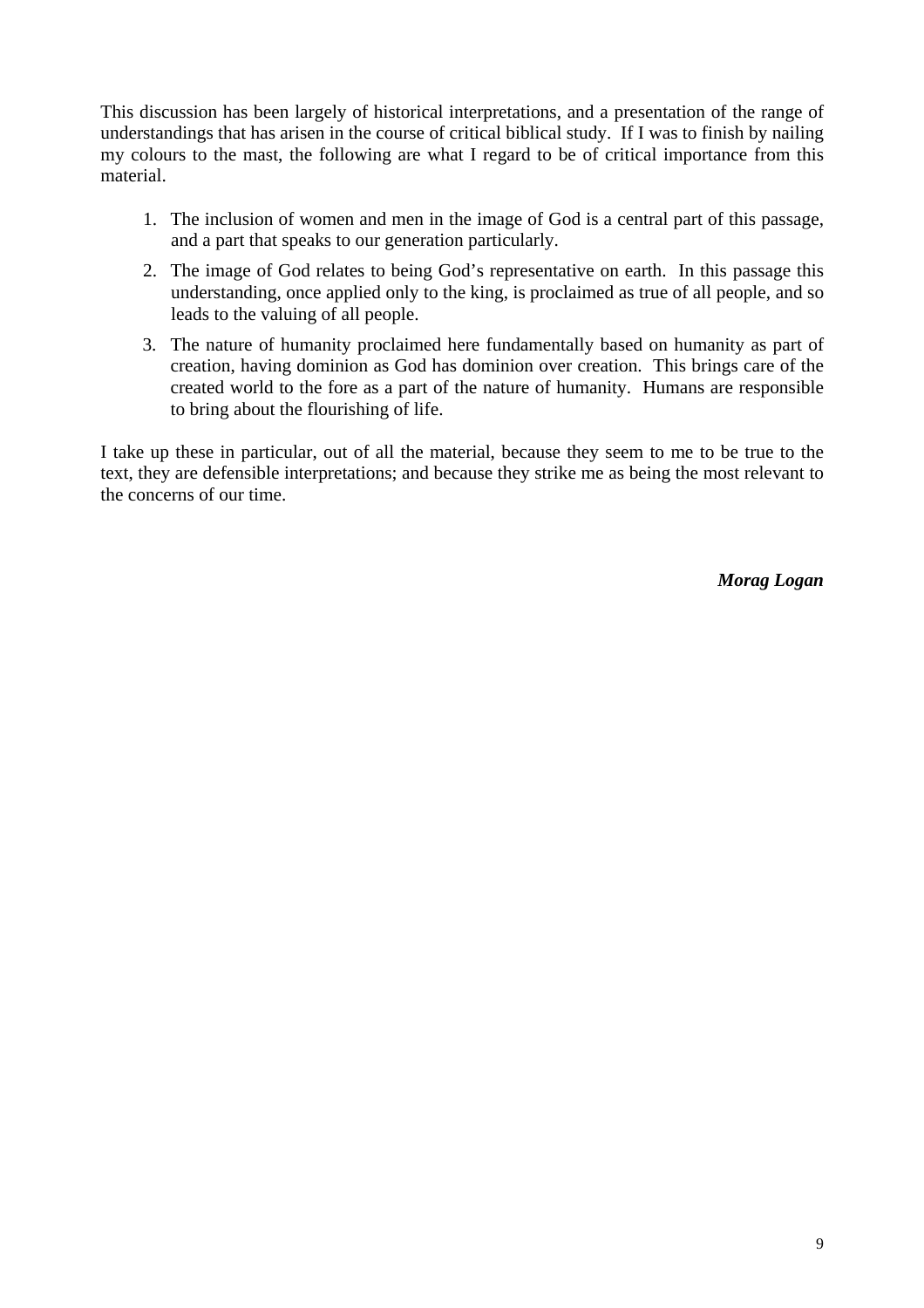### The Human Person in Recent Protestant Theology

### **A. Introduction**

Among the most basic and interesting themes to consider in a theological study of the human person are the following: our creation in (or according to, or to be) the image of God, our existence as 'fallen' and sinful (i.e. as sinner and as part of a sinful, broken, estranged world), and our creation as 'persons', including the theme of sociality. It would be self-deluding to think that one could say something significant about each of these themes – or even one of them – in a paper as brief as this.

What might be attempted so briefly is an indication of the necessity of bringing christological, trinitarian, ecclesiological and eschatological considerations to bear on the discussion of anthropology. It is impossible to think of our creation to be the image of God without underscoring the major christological point that Jesus Christ is the image of the invisible God (Col. 1:15). Moreover, if Jesus Christ has restored the *imago Dei* to humankind, as the Fathers thought, it is surely as much under the eschatological proviso—in a significant sense *already* so but *not yet* fully so—as every other way of speaking about the reality of salvation is; it is *already* a reality now but we also await our salvation *in hope*. If we are created *as* persons—and to *be* persons—the connection between the Persons of the Trinity and human persons must also be a necessary part of the discussion.<sup>1</sup> And the church comes into the discussion as the community called into being by the Gospel, in which we can be persons-in-communion and begin to enter into an experience of 'redeemed sociality'<sup>2</sup>. Again, of course, this new experience is subject to the eschatological proviso; we experience it fragmentarily, proleptically. What follows is an attempt to say a word about these inter-connections.

### **B. Created to be the Image of God**

l

Traditionally, Christian theology has understood the human being to have been created in an original state of perfection, 'in the image of God' (Gen. 1:27). Already Irenaeus' distinction which cannot now be thought to have a solid exegetical basis—between the 'image' and the 'likeness' of God is a challenge to a view of the *imago Dei* which locates it mainly in the past. There is a long history of theological dispute over the meaning of our creation in the image of God, not least over the extent to which it was lost in the Fall.

Broadly speaking, there are three main streams of thought about the meaning of the *imago Dei.* (1)In the representative or functional view, what is emphasised is the functions which humankind carries out on behalf of God. In Gen. 1:26 the connection between *the imago Dei* and the

<span id="page-9-0"></span><sup>&</sup>lt;sup>1</sup> Among recent works taking up this theme see Alan J. Torrance, *Persons in Communion: An Essay on Trinitarian Description and Human Participation* (Edinburgh: T & T Clark, 1996) and Christoph Schwöbel and Colin E. Gunton (eds), *Persons, Divine and Human* (Edinburgh: T & T Clark, 1991).

<span id="page-9-1"></span><sup>&</sup>lt;sup>2</sup> The phrase comes from Daniel Hardy's excellent chapter, 'Created and Redeemed Sociality', in Colin E. Gunton and Daniel W. Hardy (eds), *On Being the Church: Essays on the Christian Community* (Edinburgh: T & T Clark, 1989).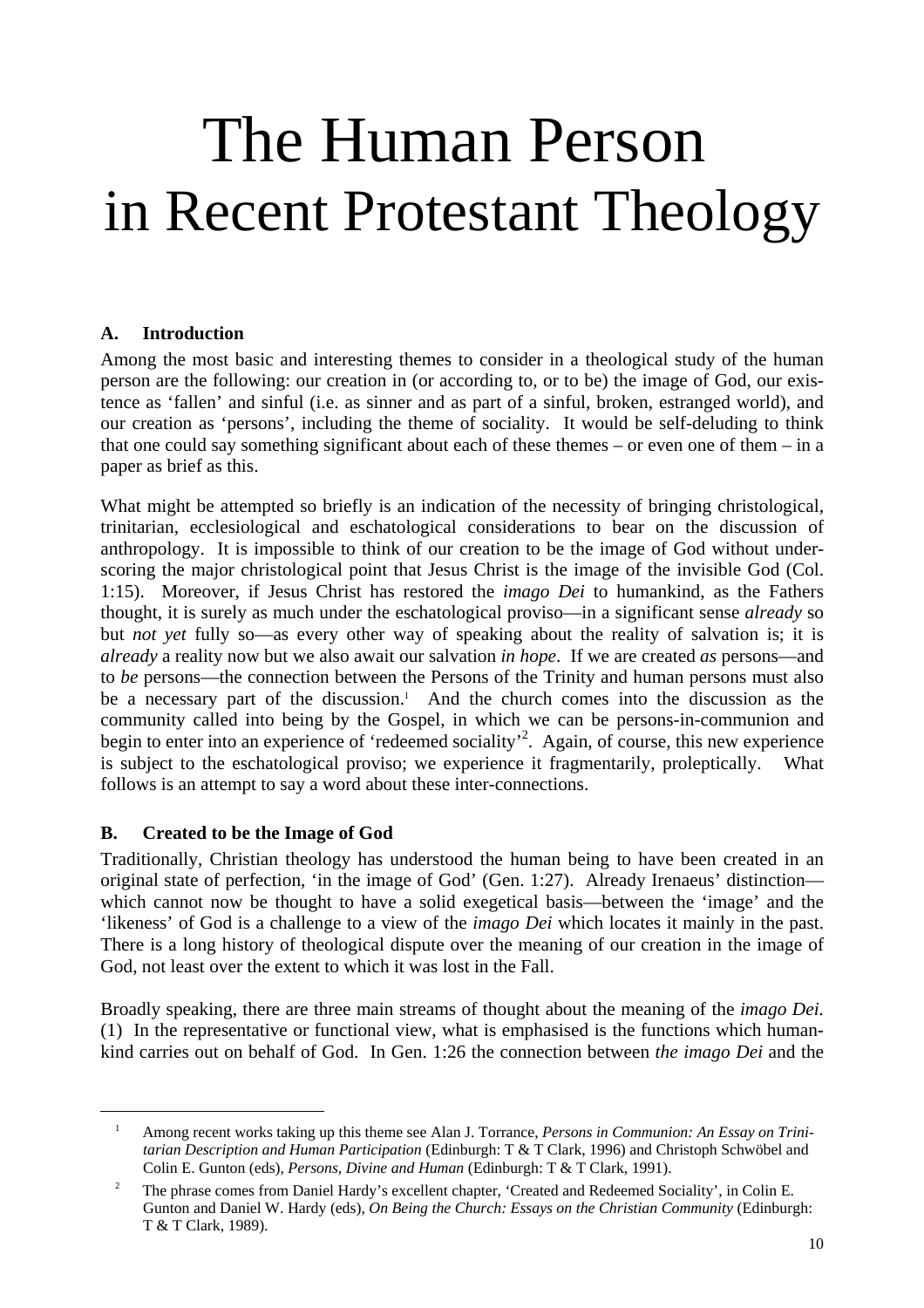task of exercising dominion over the rest of creation is close.<sup>3</sup> Our creation in the image of God is for the purpose of having dominion over all things. (2) A second view locates the *imago Dei* in some particular aspect of our being, whether psychological, moral, or spiritual; it is seen as an actual characteristic, not a particular function. Support for such a view might be found in Gen*.* 5:1-3, in which Adam's resemblance to God parallels Seth's resemblance to Adam. (3) In the relational view, the image of God is seen principally in the capacity for relationship with other human beings, and ultimately with God. For Barth, for example, the image of God is not in what we do or in what we are, but lies in our partnership with God.<sup>4</sup>

Christian theology cannot by-pass the association of the image *(eikon)* of God with Jesus Christ, an idea most strikingly found in Col. 1:15-20.<sup>5</sup> Christ is the image of God *par excellence*; he is what we are called to be—and destined to be. He is the firstborn of all creation, and the firstborn from the dead. The same writer sees *our* life as 'hidden with Christ in God', to be revealed with Christ in glory (3:3-4). In relation to Christ, humankind may attain (or arrive) at the image of God. St Paul speaks of those who are called being conformed to the image of [God's] Son' (Rom. 8:29). What is in view here is the future reality of our likeness to Christ, in whom the image of God exists perfectly. This is an eschatological reality, but through the Holy Spirit, who helps us in our weakness  $(8:26)$ , we know ourselves to be already on the way. Already we are 'being transformed into the same image', an image of the glory of the Lord (2 Cor. 3:18).

To be in the image of God, in conformity to the image of Christ, in the community of the church, is not only a gift; it is also set before us as in identity into which to grow. It is a task set before us as well as a gift given to us. As Christ transfigures us through the Spirit, our sociality—our *koinonia,* our relationships—must itself be changed and change. The church, and through it the world, must itself be renewed, and this, too, is both gift and task. The task is to bring our relationships with other people and with the world of nature into harmony with our identity as persons created to be in the divine image. $<sup>6</sup>$  $<sup>6</sup>$  $<sup>6</sup>$ </sup>

### **C. Sinful and redeemed humanity**

The awareness of the ambiguity and brokenness of human experience is common among human beings. The idea of a fatal flaw, a fundamental weakness or contradiction, is a great theme in literature. Anthropologist Helmuth Plessner speaks of 'a quarrel with the self from which there is no escape'[.7](#page-10-4) St Paul expressed it classically, 'I do not do the good I want, but the evil I do not want is what I do ... When I want to do what is good, *evil* lies close at hand' (Rom. 7:15-21). In fact, sin has deceived and killed him, worked death in him, dwelt within him (7:11-17). We are 'slaves of sin' (6:20). This sets us in opposition to God, alienates us from the world and from others, and puts us at odds with ourselves. Sin is deeply embedded in the conditions of human existence and arises out of the tension between our ego-centricity and exo-centricity. The former is our natural condition, but it becomes sinful when it presses our exo-centricity into its service.

<span id="page-10-0"></span><sup>&</sup>lt;sup>3</sup> See also Psalm 8:6ff.; all things have been put under humankind.

<span id="page-10-1"></span><sup>&</sup>lt;sup>4</sup> God 'willed the existence of a being which in all its non-deity and therefore its differentiation can be a real partner; which is capable of action and responsibility in relation to God' (*Church Dogmatics* III/1 (Edinburgh: T & T Clark, 1958), 184f.). Our being male or female is the reflection of this partnership, and is the true way of being human, and therefore it is the true creaturely reflection of the image of God (186).

<span id="page-10-2"></span> $\frac{5}{10}$  In particular, v.15; but see also 2 Cor. 4:4.

<span id="page-10-3"></span><sup>6</sup> Jürgen Moltmann speaks of our being 'God's proxy in the community of creation', precisely as the image of God. J. Moltmann, *God in Creation* (London: SCM, 1985), 188.

<span id="page-10-4"></span><sup>7</sup> H. Plessner, *Die Stufen des Organischen und der Mensch* (1928, 1965), 299; quoted in Wolfhart Pannenberg, *Anthropology in Theological Perspective* (Edinburgh: T & T Clark, 1985), 82.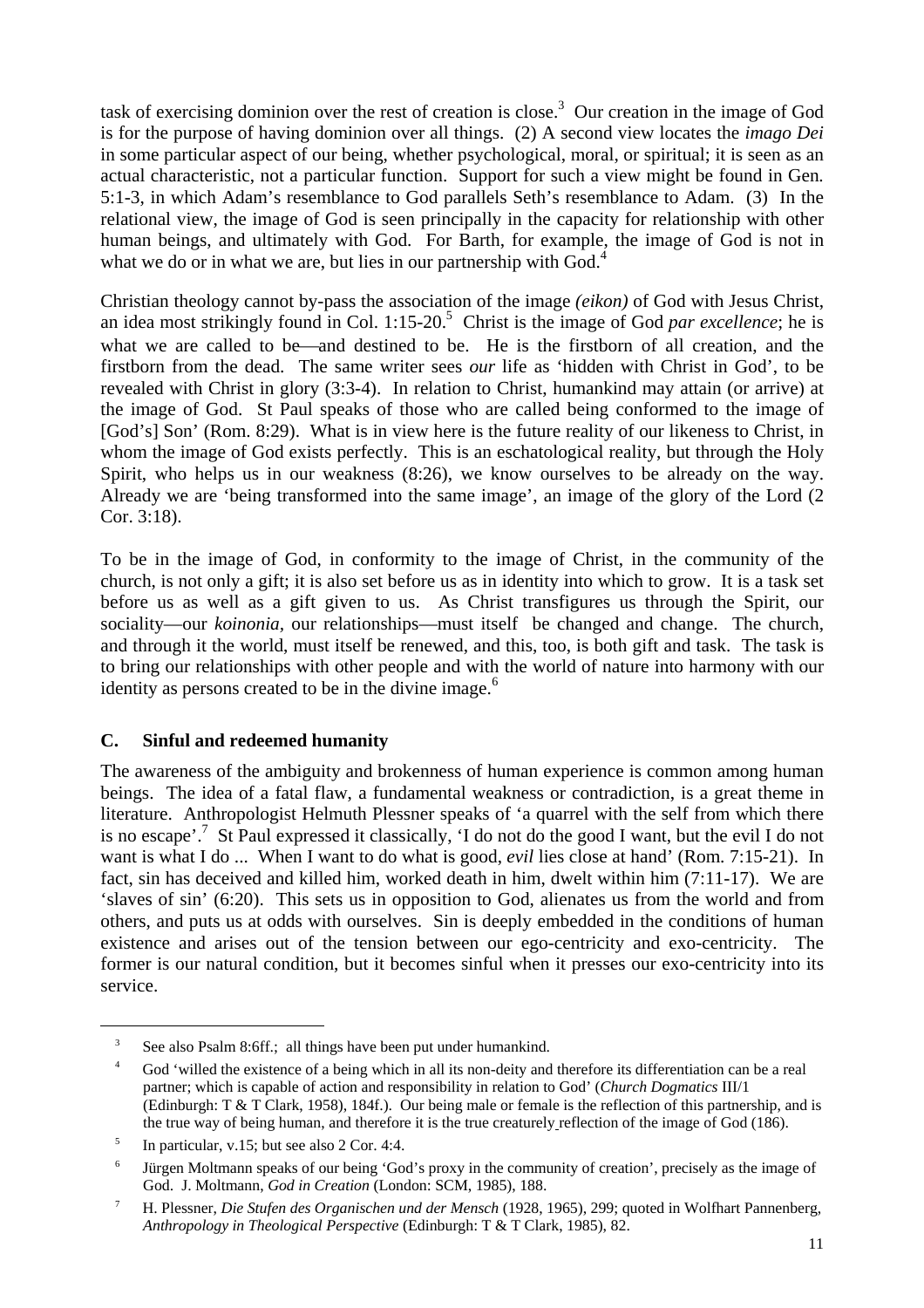The idea of original sin avoids trivialising sin; sin is universal, it is profound, and there is an undeniable solidarity in sin. To speak about sin is to speak of something radical. Emil Brunner wrote that we are 'human beings who not only sin now and then ... but whose very being is defined as sin.<sup>8</sup> Sin is also universal; all have sinned and fall short of the glory of God (Rom. 3:23). The figure of Adam, so important for Paul as a symbol for humanity under the rule of sin, expresses this universality. The idea of original sin also highlights the fact that sin is structural before it is personal. Pannenberg writes, 'Human beings do not first become sinners through their own actions ...; they are already sinners before any action of theirs'.<sup>[9](#page-11-1)</sup>

'Sin' and 'salvation' are correlative terms, and the New Testament understands sin from the side of its having been overcome. If sin is fundamentally a turning *away* from God, this is seen most profoundly in the light of Christ, who turns us *toward* God and restores us to God. We know the power and magnitude of estrangement most truly when we know the depth and breadth of the reconciliation which God effects in Jesus Christ. Again, as when we consider our creation in the image of God, anthropology and christology blend into each other.

### **D. Human personhood**

Central in a theological anthropology is the concept of 'person'. Christian theology has been working with this notion from patristic times. Not only was God to be understood as personal, but the doctrines of the person of Christ and the Trinity have the concept of 'person' at their centre. The Father, the Son and the Holy Spirit are three Persons, who are what they are by their relations to each others. The Holy Trinity is a communion of Persons-in-relation. When, as part of the doctrine of creation, we assert that God has created humankind, we affirm that God has created us to be 'persons', persons-in-relation. God relates to us and deals with us as persons, gives us our identity in relation to God, and sets us in communities in which we learn to be persons. The church is the community in which, it is to be hoped, people have a rich experience of 'being as communion',[10](#page-11-2) of personhood-in-relation. As suggested in the introduction, the notion of 'person' brings together anthropology, christology, trinitarian theology, ecclesiology and eschatology. To illustrate this, I refer to a number of theses articulated by Colin Gunton.<sup>[11](#page-11-3)</sup>

In his true humanity, Jesus Christ, the image of God, is 'the basis for understanding the created destiny of humanity as well as the human contradiction of this destiny and its recreation in Christ'.<sup>12</sup> In Gunton's second and third theses, he proposes that 'human being as relational being is rooted in the relationship of the triune God to humanity', and that this is also 'the condition of the possibility of adequate relational existence.<sup>13</sup> This relationship of God to humankind is established by the Father, through the Son, in the Spirit. In faith, human beings are called to live in conformity with Christ. This is not possible as a human achievement but is a matter of God's justifying grace.<sup>14</sup> In this grace human beings are re-located in relation to God and the world and what it means to be human is re-defined. The ecclesial element in this complex of theological *loci* is indicated in the eighth thesis: 'The Church as the community of faith is the personal and communal expression of the recreation of humanity's created sociality

<span id="page-11-0"></span> <sup>8</sup> Emil Brunner, *Man in Revolt* (Philadelphia: Westminster, 1947), 116.

<span id="page-11-1"></span><sup>9</sup> Wolfhart Pannenberg, *Anthropology in Theological Perspective* (Edinburgh: T & T Clark, 1985), 119f.

<span id="page-11-2"></span><sup>10</sup> The phrase is taken from the title of John D. Zizioulas' work, *Being as Communion: Studies in Personhood and the Church* (Crestwood, NY: St Vladimir's Seminary Press, 1993).

<span id="page-11-3"></span><sup>&</sup>lt;sup>11</sup> See 'Human Being as Relational Being: Twelve Theses for a Christian Anthropology', in Christoph Schwöbel and Colin E. Gunton (eds), *Persons, Divine and Human,* 141-165.

<span id="page-11-4"></span><sup>&</sup>lt;sup>12</sup> Gunton, 'Human Being as Relational Being', 144.

<span id="page-11-5"></span><sup>&</sup>lt;sup>13</sup> Gunton, 'Human Being as Relational Being', 142.

<span id="page-11-6"></span><sup>&</sup>lt;sup>14</sup> Gunton, 'Human Being as Relational Being', 153f.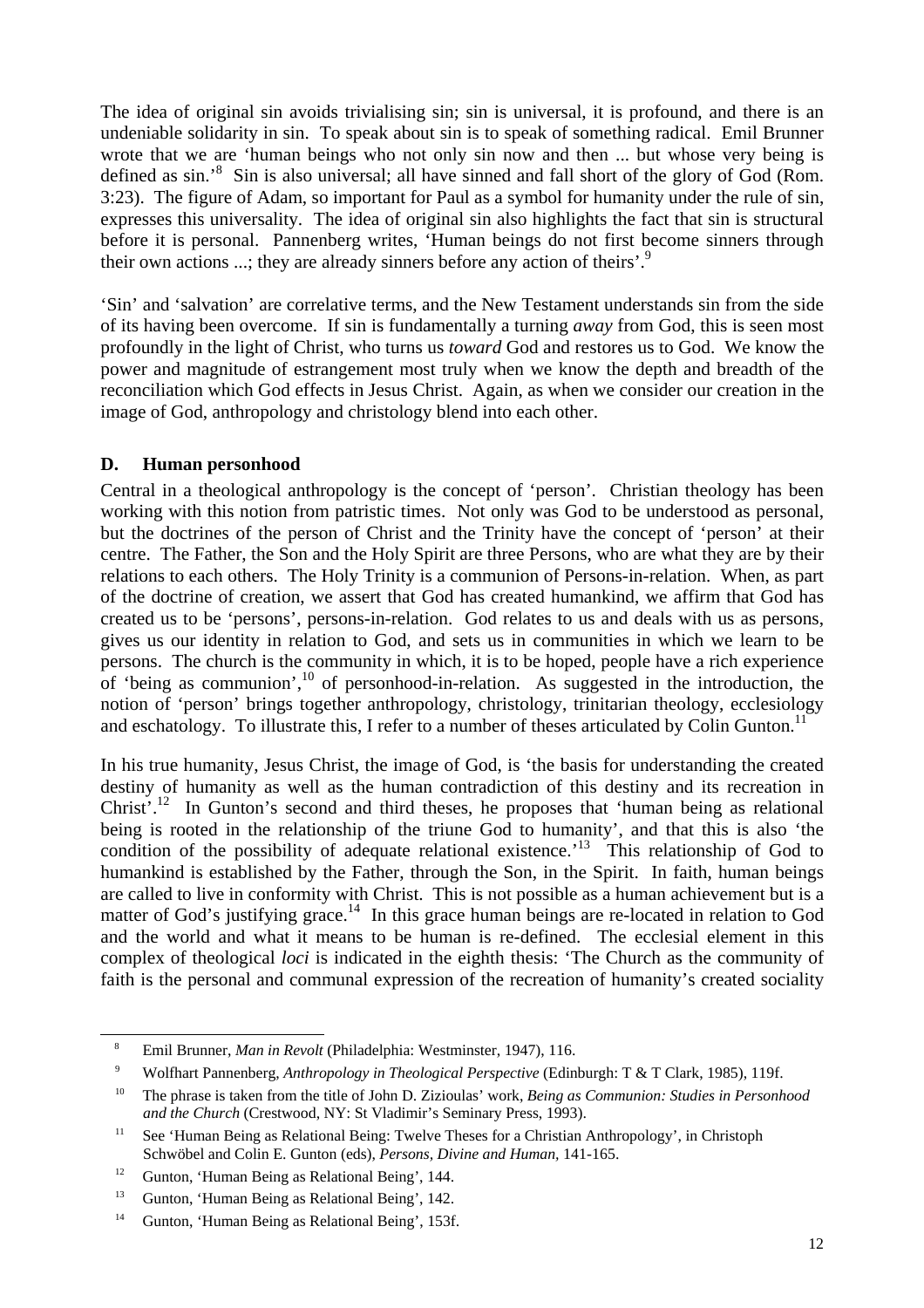as redeemed sociality.<sup>15</sup> The central feature of a 'redeemed sociality' in the church is the reconciliation of personal freedom and personal communion, each seen as grounded in God's relationship to humankind. The result, in Gunton's view, is not that we become divine, but that we become more human.<sup>16</sup> This life of renewed (transformed) humanity is an eschatological existence, the meaning of which is hinted at—but left without explanation—in the twelfth thesis: 'The community of faith in the church is the anticipation of and witness to the perfect fulfilment of the fellowship of the triune God with his creation in the Kingdom of God.<sup>17</sup>

### **E. Conclusion**

It is clear that theological anthropology is the point of convergence of the major doctrines of the Christian faith: the triune God, the incarnation, the church and eschatology. Whilst our creation as persons-in-relation, as creatures in the image of God, is an eschatological gift of grace, it is nonetheless visible and a matter of experience in an anticipatory way in the community of the church. In this community, empirically always under the power of sin as well as the force of grace, human existence is re-shaped and re-located. In addition to the lines of intersection already mentioned, there is another: the ethical. Transformation is first a gift of grace, but then becomes an imperative, both within and beyond the church. It means, first, care for the brothers and sisters, the fathers and mothers in the community of faith. Then, far beyond the church, it means involvement in the world of culture and the larger web of relationships between individuals and communities. And last, but not least pressing, it means care for the world of nature, so that we do not plunder and destroy it, but rejoice in it as God's good creation.<sup>18</sup> Then, by the grace of God, it may be a world in which God, humankind and the wider world of creatures delight.

*Christiaan Mostert*

<span id="page-12-0"></span><sup>&</sup>lt;sup>15</sup> Gunton, 'Human Being as Relational Being', 157. Gunton acknowledges his debt to Daniel Hardy in the essay referred to in note 3 above.

<span id="page-12-1"></span><sup>&</sup>lt;sup>16</sup> Gunton, 'Human Being as Relational Being', 159.

<span id="page-12-2"></span><sup>&</sup>lt;sup>17</sup> Gunton, 'Human Being as Relational Being', 165.

<span id="page-12-3"></span><sup>&</sup>lt;sup>18</sup> These last points are referred to in Gunton's tenth and eleventh theses; 'Human Being as Relational Being', 162-164.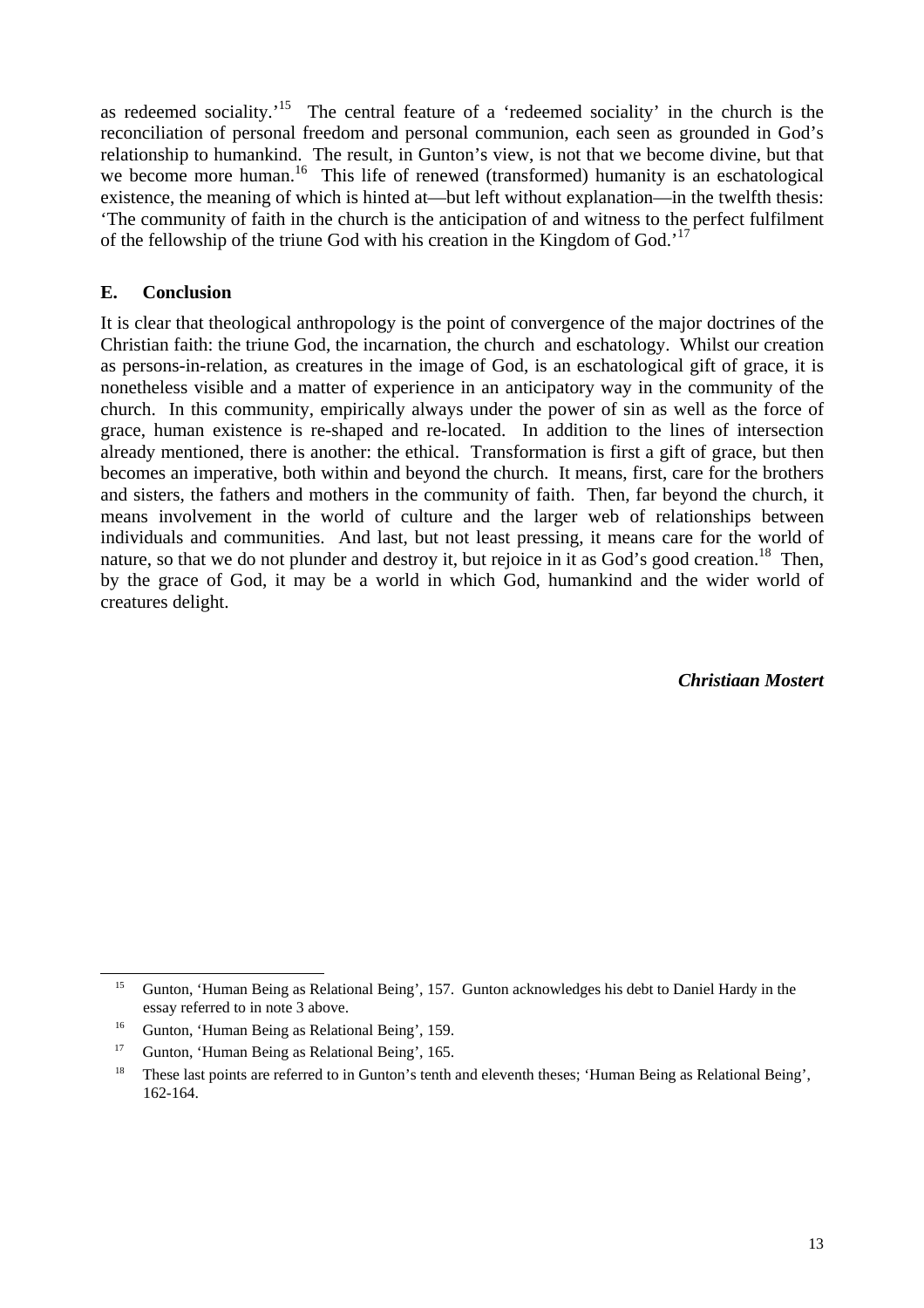# The *Imago Dei* in the Lutheran Tradition

Summarising the Lutheran position on the image of God is a difficult task. What follows is not so much a theology of the *imago dei* but an historical sketch of the *imago dei* in Lutheran thought.

#### **Luther on the location and loss of the image of God**

Luther is well-known for his view that the image of God was lost in the Fall. It is important, however, what Luther understood to characterise the image of God in humanity. Although not specifically rejecting the traditional Augustinian view that the image of God is borne in the memory, intellect and will of human beings, he does decisively shift the focus to the righteousness of human beings arising out of their relationship to God. In his *Lectures on Genesis*, begun in 1535, Luther took up at length the question of the *imago dei*, defining it as follows:

The image of God is this: that Adam had it in his being and that he not only knew God and believed that He was good, but that he also lived a life that was wholly godly; that is, he was without the fear of death or of any other danger, and was content with God's favor (*LW* 1:62f.).

And again, "[the] image of God was something most excellent, in which were included eternal life, everlasting freedom from fear, and everything that is good" (*LW* 1:65).

Luther's difficulty with the traditional location of the *imago dei* in the memory, intellect and will was that if the image was in any sense retained then it would seem that human beings were able to at least cooperate in the matter of their salvation. Medieval advocates of this view of the image of God concluded, argued Luther, "that free will co-operated as the preceding and efficient cause of salvation". If it is true that even in our fallen state the mind, memory and will remain unimpaired, then, then Luther held that it would follow that by the powers of human nature we could bring about our own salvation (*LW* 1:61).

Luther contended that the image of God, which was chiefly righteousness but extended to all things that are good in the human person, was not just damaged but was lost in the Fall. He cited lust, hatred against God, and blasphemy as "the outstanding moral failings which truly demonstrate that the image of God was lost". (*LW* 1:63). Yet Luther himself was not rigidly consistent in speaking of the image of God as entirely lost. When comparing humans to the animals, for instance, he talks of the image as having been "almost completely lost" and allows that there still exist great differences between humans and the animals (*LW* 1:67).

For Luther, the loss of the image through human sin also means that we cannot even comprehend or understand fully what it was that we have lost since, even though we retain memory, mind and will, they have been "most seriously weakened" (*LW* 1:61).

#### **The Lutheran Confessions on the loss of the image of God**

The Lutheran Confessions follow Luther in locating the image of God in the original righteousness of humankind and holding the image, thus understood, to have been lost. The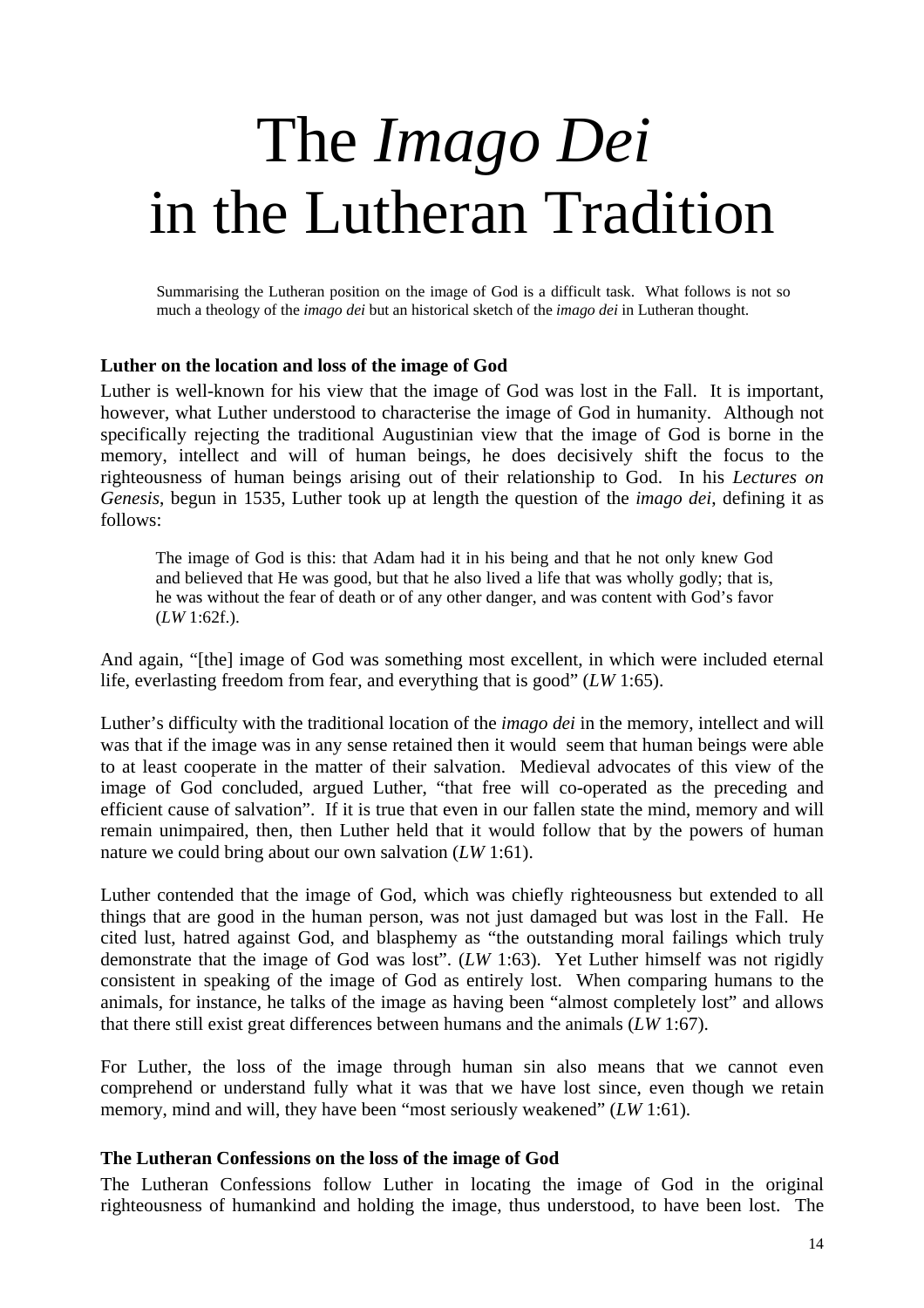*Formula of Concord* states that the reality of original sin means "the complete lack or absence of the original concreated righteousness of paradise or of the image of God according to which man was originally created in truth, holiness, and righteousness." Worse still, "original sin in human nature is not only a total lack of good in spiritual, divine things, but … at the same time it replaces the lost image of God … with a deep, wicked, abominable, bottomless, inscrutable, and inexpressible corruption of … [human] nature in all its powers, especially of the highest and foremost powers of the soul in mind, heart and will." (*Solid Declaration* I.10f).

The argument of the Confessors, and the frequent reference to the mind, heart and will which traditionally were identified with image of God, had much to do with the question of the possibility of human cooperation in the matter of salvation. As the *Formula of Concord* states in the very next article:

We believe that in spiritual and divine things the intellect, heart, and will of unregenerated man cannot by any native or natural powers in any way understand, believe, accept, imagine, will, begin, accomplish, do, effect, or cooperate, but that man is entirely and completely dead and corrupted as far as anything good is concerned. Accordingly we believe that after the Fall and prior to his conversion not a spark of spiritual powers has remained or exists in man by which he could make himself ready for the grace God or … cooperate toward his conversion by his own powers, either altogether or half-way or in the tiniest or smallest degree …. (*Solid Declaration* II.7).

### **Comment on the view Luther and the Confessions**

This, in brief, is the position of Luther and the Lutheran Confessions. To say the least, it appears a very pessimistic assessment of the image of God in fallen humanity. Three points need to be kept in mind, however, with regard to the Confessional view of the *imago dei*. Firstly, much of the rhetoric concerning the image of God was meant to counter the view that humans can contribute to their salvation and was developed at a time in which this question was heatedly disputed. Secondly, despite the severity of much of the language it is clear that humans do not lose everything good in the fall – only that which is truly good, namely that which counts as righteousness before God. We still have stewardship over the creation, albeit in a weakened and abused form, we still have memory, intellect and will, and we can still perform acts of civil righteousness. Thirdly, for the Christian person the loss of the original image has been supplanted by the much superior image of Christ. Through the cross of Christ God conforms each of God's elect to the image of Christ (*Solid Declaration* XI.48). Similarly Luther refers to the renewal of the second Adam (1 Corinthians 15:45) as a reverting of redeemed humanity to the lost image of God. (*LW* 1:65) and in the "Disputation Concerning Man" (1536) speaks of humans as the material for our future form in which the image of God will be "remolded and perfected" (LW 34:140).

#### **Image of God in the wider and proper sense**

When we read contemporary Lutheran theologians on the *imago dei* it is clear that very many do not restrict it to original righteousness, nor do they speak of it in the past tense as something lost. They also do not see themselves in disagreement with Luther and the Confessions. During the period of Lutheran orthodoxy there was much dispute over Genesis 9:6 "Whoever sheds the blood of a human, by a human shall that person's blood be shed; for in his own image God made humankind." (Cf. James 3:9). It was argued that even after the fall humans bear the image of God in some real sense. The solution adopted by most Lutherans was first put forward by Johann Andreas Quenstedt (1617-1688) and Johann Wilhelm Baier (1647-1695). They suggest that there is a distinction between the image of God in the wider sense, in which we can still see humans as bearing the image of God in our distinction from the animals, in our rationality and in other capacities after the Fall, and the image of God in the proper sense, which is the true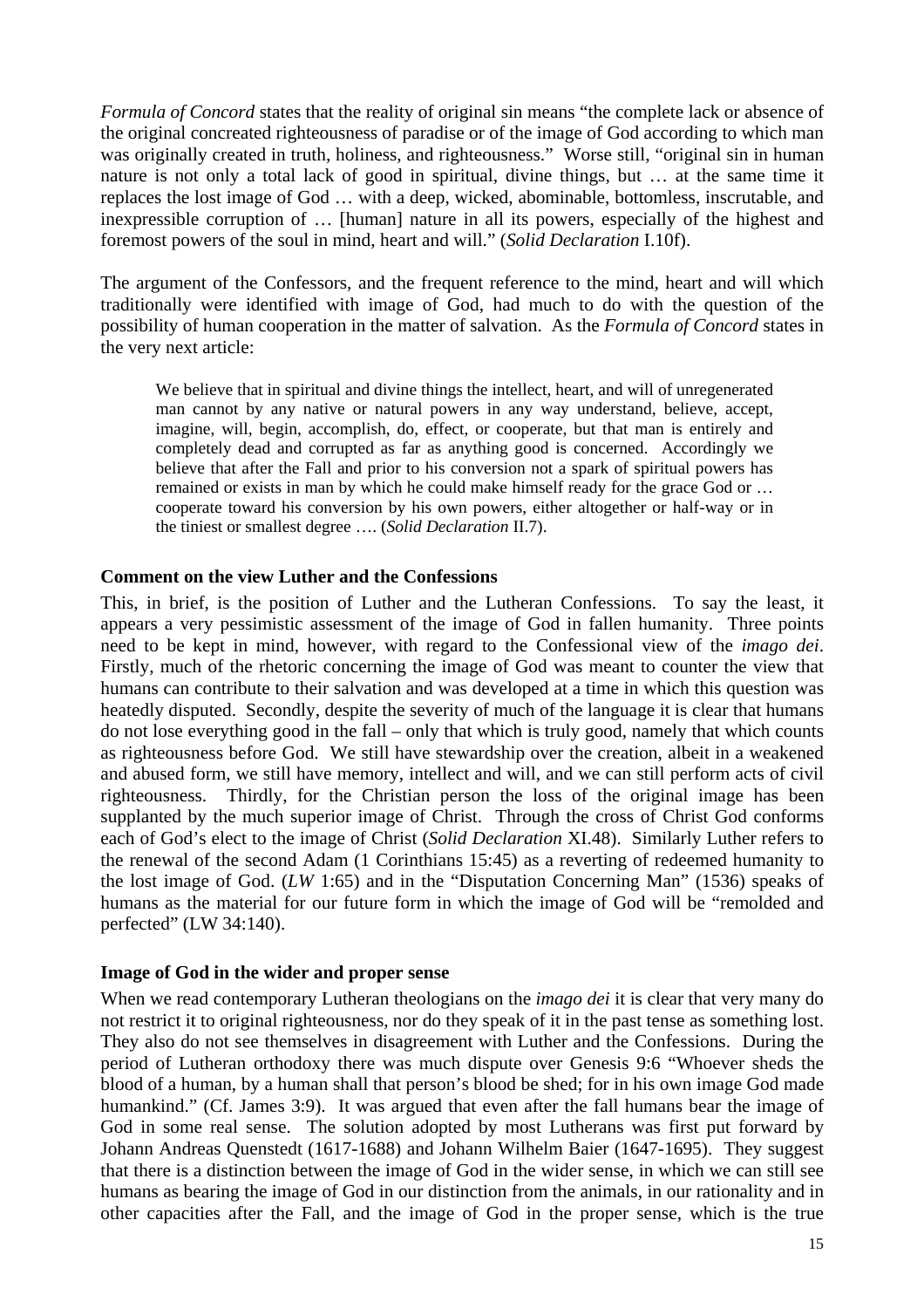knowledge of God or original righteousness, which fallen humanity no longer possesses. In this way it was possible to affirm the essential point that Luther and the Confessions make with regard to the loss of original righteousness but to still speak of fallen humans as bearing in some meaningful sense the image of God.

### **Conclusion**

While contemporary Lutheran theologians vary in their emphases the following points are generally descriptive of the Lutheran view of the image of God.

- 1. The image of God, which is not distinguished from the likeness of God, in its truest and most proper sense, is understood relationally as humanity's original right relationship with and knowledge of God. This, it is agreed, has been lost.
- 2. The imprint of the image of God is very broad in scope and one can also appropriately speak of the image of God as being reflected in such things as human freedom, capacity to love, creativity, intellect, etc. While these things have been distorted in fallen humanity they still participate in and reflect the image of God.
- 3. We cannot speak of the image of God apart from the image of Christ into which God is daily bringing us and re-forming us. The image of God in the sense in which Luther understood it as righteousness before God has been restored to those who are in Christ. (Colossians 3:10 and Ephesians 4:24)

*Mark Worthing* Introduced by Peter Kriewaldt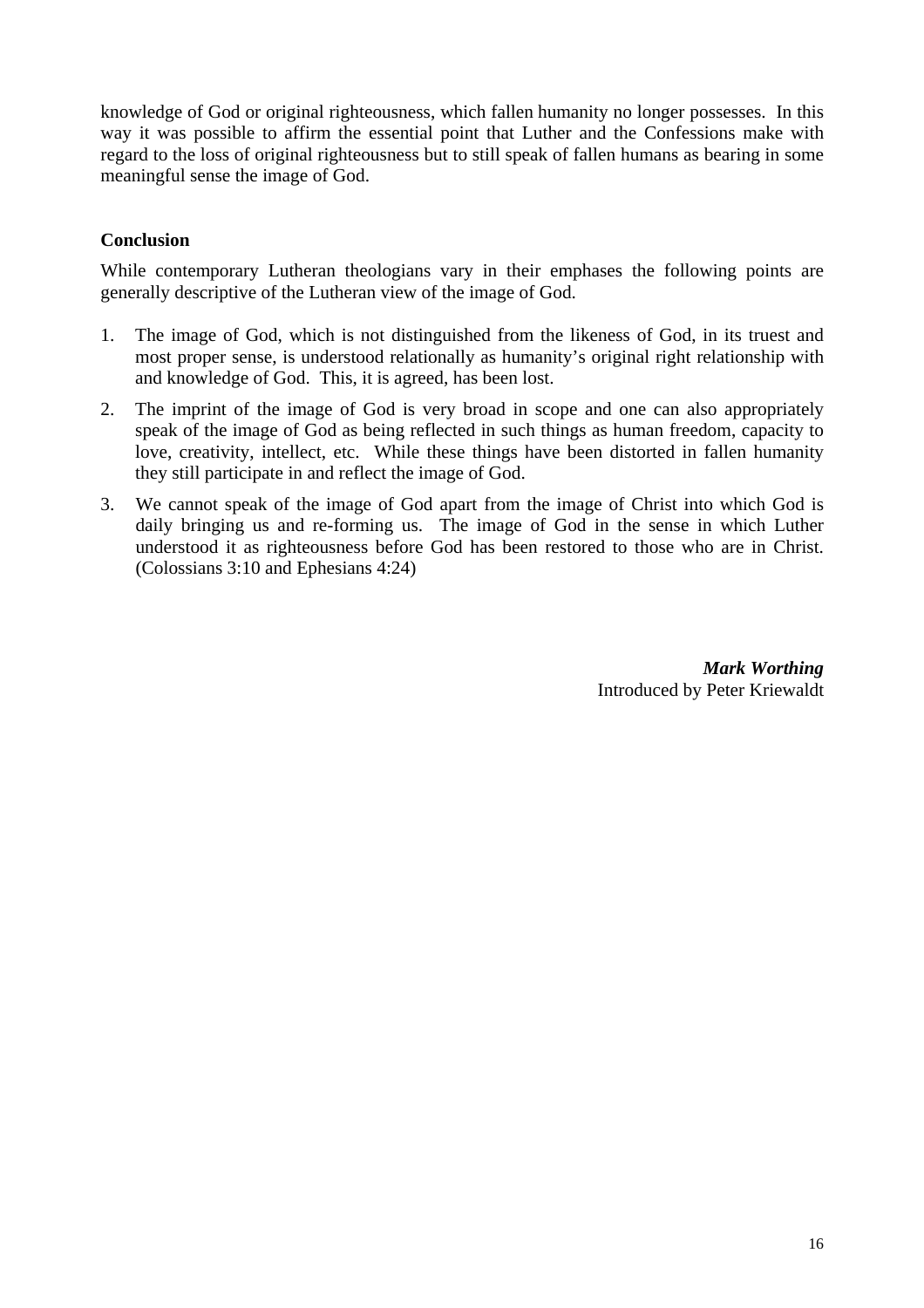# A Roman Catholic Paper on the Image of God

This paper follows one strand of Christian anthropology, namely a consideration of human beings created in the image of God. Its approach picks up the general optimism Roman Catholics have about the human condition. While this is just one theme, it is foundational and from it other themes can be developed.

A fundamental biblical text for a Christian anthropology is Genesis 1:26–27 which refers to God's creation of humankind on the sixth day of creation. God says, "Let us make humankind in our image, according to our likeness". Humans are given dominion over the rest of creation. They are created male and female and told to be fruitful and multiply. The text has been interpreted at various times as referring not simply to the initial act of creation (ie *Adam*), but as a statement about all human beings and their endowments. Accordingly, the most basic affirmation about humankind is that it is in relationship with God. The human being is thus only understood by reference to God.

Theological reflection has considered how the human person is like God. While the distinction between the creator and the creature has never been blurred, the special place of humankind in the creation has been affirmed. Each person is endowed with a God-given capacity to understand, to know, to love, to act in freedom, to be responsible, and to be creative. Each and every human person is made good and is capable of living a good life because they are made after the image of God who is goodness itself. Hence the human person has been described as one who is open to God, capable of God (*capax Dei*). Referring of the image of God found in the human mind Augustine wrote: "… even though the image has become impaired and disfigured by the loss of its participation in God, it remains nonetheless an image of God. For it is his image by the very fact that it is *capable* of him, and can be a *partaker* of him; and it cannot be so great a good except that it is his image. $"$ 

A distinction has sometimes been made between the image and the likeness. In its most basic form the distinction is between the natural and the supernatural, between nature and grace. It was a distinction which allowed the theologians of the early centuries to develop an anthropology which presented a dynamic rather than a static view of the human person: it allowed them to focus not so much on an ideal moment at the beginning as on the human person in history. For Irenaeus the image is present in the actual creation of each person. It is not a static endowment, but sets the person on the way to growth into the likeness of God. This movement towards the likeness of God happens because of grace. For Irenaeus, the likeness to God is a likeness through the Spirit: "the Spirit nourishes and increases what is made, ... man makes progress day by day and ascends towards the perfect, that is, approximates the uncreated One."<sup>2</sup>For Gregory of Nyssa the likeness is the progressive realisation of the image. Hence although there may be a distinction between image and likeness there is also a fundamental connection. Here we see that a Christian anthropology holds nature and grace together in tension.

<span id="page-16-0"></span><sup>&</sup>lt;sup>1</sup> *De Trinitate*, XIV, 8, 11. Emphasis added.

<span id="page-16-1"></span><sup>2</sup> *Adv. haer.,* I, 6.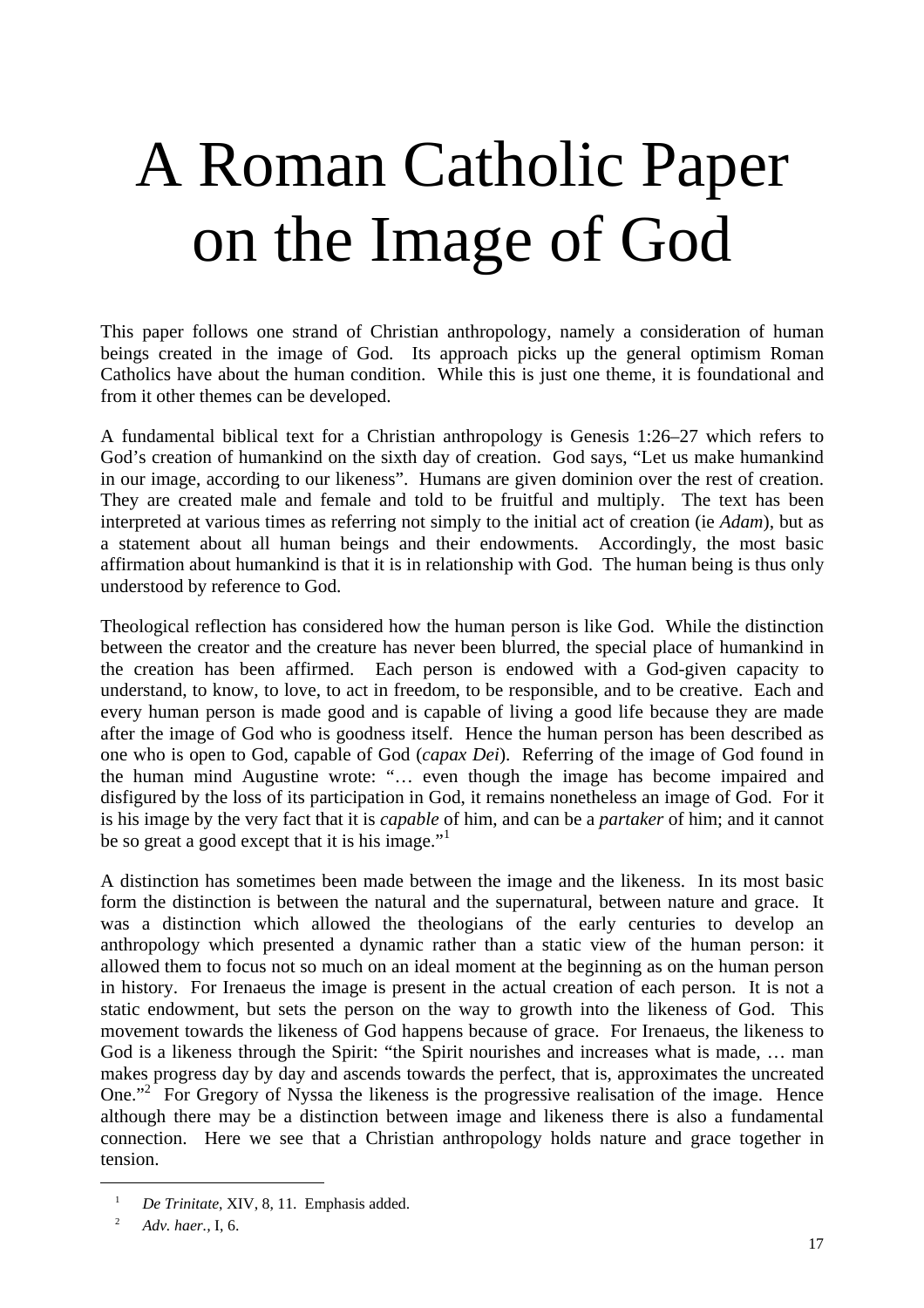Augustine referred to the image, which was not lost through original sin, becoming more perfectly the image of God. Thus, the image of God is something that is achieved over a lifetime rather than something simply given. He illustrates the point by referring to the image seen in a mirror. At present we see in a mirror dimly, but later we shall see face to face (cf. 1 Cor 13:12). When we see the glory of the Lord, as though reflected in a mirror, we are being transformed into the same image (cf. 2 Cor 3:18). As Paul says, we are being transformed from glory to glory. Augustine, like other writers at this time, interpreted the statement that humankind is made in the image of God as opening up the possibility of transformation throughout human life; indeed, he saw this as a necessary part of the life of humankind. He refers to the text of Paul just mentioned: "he (Paul) added these words 'from glory to glory', namely, from the glory of creation to the glory of justification — although the words 'from glory to glory' may also be understood in other ways, such as, from the glory of faith to the glory of sight, from the glory by which we are the children of God into the glory by which we shall be like him, since we shall see him just as he is. But when he added 'as through the Spirit of the Lord', he shows that the good of so desirable a transformation is conferred upon us by the grace of God".[3](#page-17-0)

The full meaning of the affirmation that humankind is made in the image of God is grasped by reference to Jesus the Christ. Paul affirms: "He is the image of the invisible God, the firstborn of all creation" (Col 1:15). During the early centuries of the Christian era the accounts of the creation of humankind were frequently read Christologically. For example, Tertullian wrote: "For in all the shape given to the clay, Christ was intended as the man who was to be".<sup>4</sup> Likewise, Irenaeus states: "… as the image of God did he make man, and the image is the Son of God in whose image man was made".<sup>5</sup> Jesus is thus the fullness of the revelation of God's purpose and plan for humankind. The transformation that takes place in the human person is therefore a transformation into the image of Christ who as the image of God is at the same time the image of the perfect human being.

Christologically we may speak of Jesus being anointed with the Holy Spirit with the effect that the unity between the man Jesus and the Logos is created (cf. Lk 1:35; Rom 1:4). Further, a Christology that focuses on the anointing of the man Jesus, endeavouring to give full respect to that humanity, may also say that the image of God (i.e. the divinity) is realised in him over the course of his concrete history. Allowing this Christology to inform our anthropology we are able to note that the image of God is realised in us through a similar anointing of the Holy Spirit (cf. Rom 8:9–11), which we call grace. Furthermore, the image is realised in us throughout the course of our own concrete life.

In Roman Catholic anthropology the focus is less on the origins of humankind and more on the future of humanity. Thus even in reading the account of the creation of humankind the real concern is eschatological; it is to recognise the future that is offered as a promise of God and in which we already participate. The image of God is therefore not so much something static that is given to us as something that is realised in us throughout our life by the working of the Holy Spirit as we live an authentic human life.

*Gerard Kelly*

<span id="page-17-0"></span> <sup>3</sup> *De Trinitate*, XV, 8, 14.

<span id="page-17-1"></span><sup>4</sup> *De carnis resurr.*, 6.

<span id="page-17-2"></span><sup>5</sup> *Demonst.,* 22.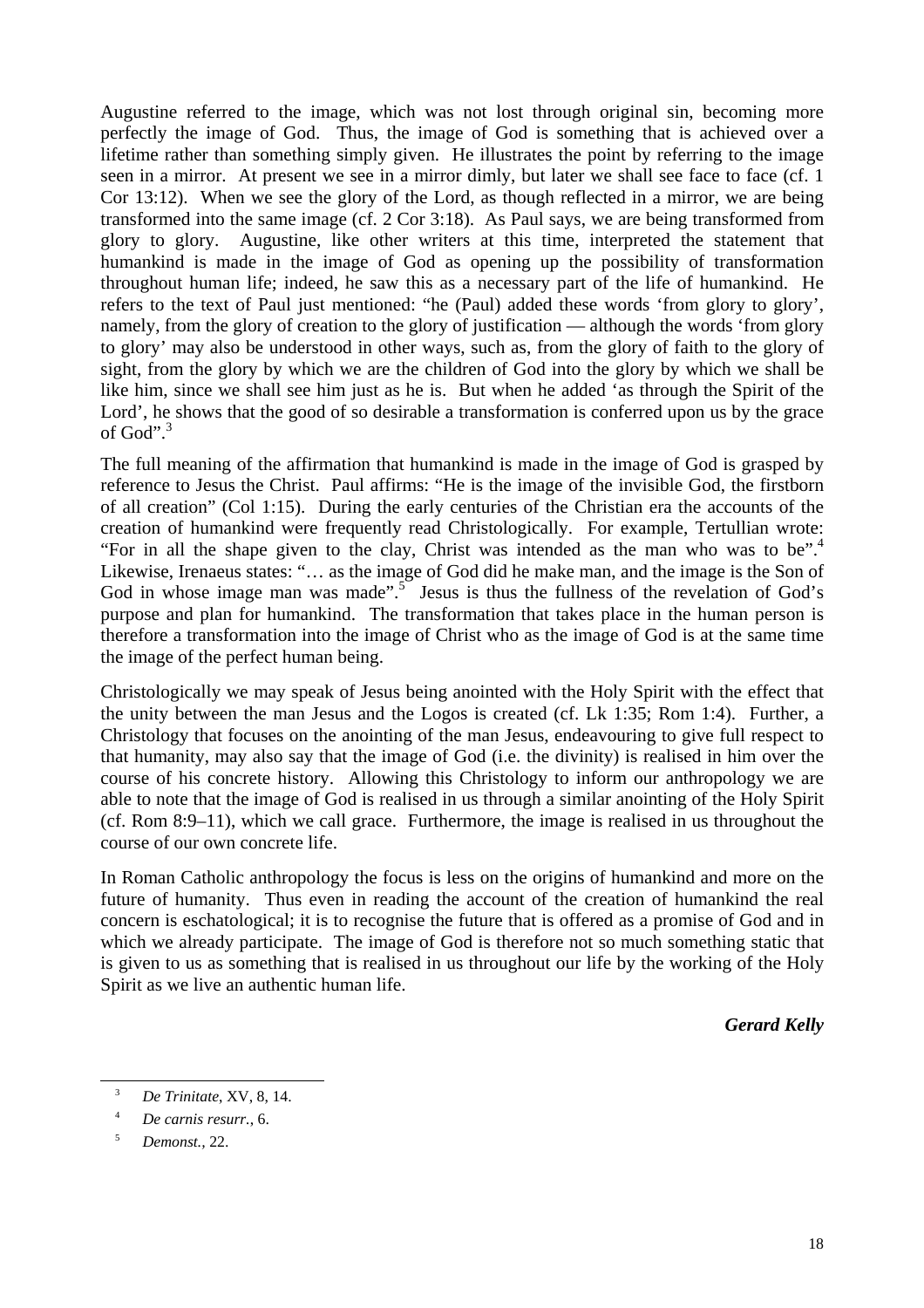# *The Image of God* in Salvationist Thought

Salvationist theology has developed via the Anglican and Wesleyan streams. It's view of man is expressed in its fourth article of faith which states, *"we believe that our first parents were created in a state of innocency, but by their disobedience they lost their purity and happiness, and that in consequence of their fall all men have become sinners, totally depraved, and as such are justly exposed to the wrath of God"*.

In elaborating this position, it is noted that, being made in the image of God implies the capacity for a relationship with God and one another; it implies individuality, autonomy and reason as well as a yearning for spiritual communion with God; it implies a potential for creativity and our ability to appreciate beauty; it is expressed in the working of conscience and the possibility of holiness of character (through God's sanctifying work). *"Gods' intention for us all, as created in his image, has been realized in Jesus Christ. In him we see the full human expression of God's holiness and love. He is the one true image of God, the one through whom we find our hope of fulfilling Gods intention".*

While the article of faith speaks of the *total depravity* the word *distorted* is more commonly used in these days. *"This does not mean that every person is as bad as he or she can be, but rather that the depravity that sin has produced in human nature extends to the total personality. No area of human nature remains unaffected,…even attempts at righteousness are tainted with sin. Human freedom to respond to God and to make moral choices is therefore impaired".*

Within Salvation Army thinking remains the understanding that humans must actively participate with God in his saving and sanctifying purposes. Repentance and faith are seen as human acts made possible by the grace of God but which require active human cooperation *"God is constantly at work by his grace to draw all people to himself. And yet response to* God's grace is an act in which we ourselves are involved, in that we have been given free will *and we can accept or reject the new life that is offered to us".*

In taking this view The Salvation Army distances itself from the most extreme of Augustinian and Calvinistic thinking which emphasizes the sovereignty of God and falleness of man to the exclusion of volitional human response.

T.H.L Parker has written regarding the debate between Augustine and Pelagius*, "in this controversy Augustine was adjudged the winner but the prize was awarded to the compromisers"*. To some extent The Salvation Army would identify itself with the compromisers represented by John Cassian in the early centuries and Arminius at the time of the reformation, who in response to Calvin staunchly argued for the recognition of human capacity to respond to God's gracious invitation, either in a positive or negative manner. John Wesley clearly belongs to this tradition and it remains a significant part of Salvation Army thought. It is interesting to note the connection between this thought and the Orthodox statements of the Synod of Jerusalem [1672].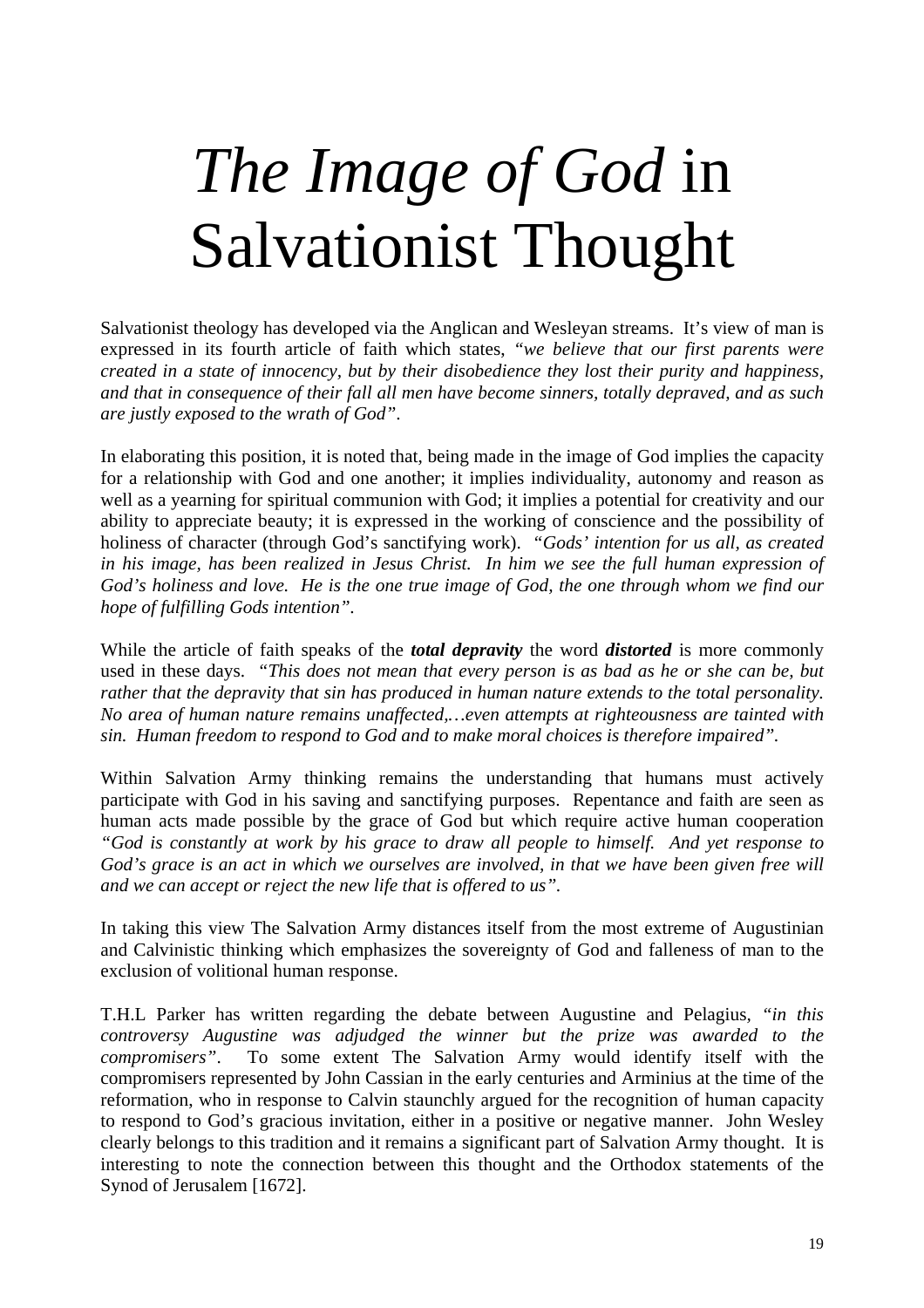All this leads to a fairly high view of the image of God in man, and also a recognition that the distorted image effects our systems as much as it effects individuals. This influences the Army's activist approach to involvement in human need. From its early days Salvation Army thinking recognized that salvation must be experienced as much in this world [and its systems] as in the next. Human kind, though injured and wounded can and should be ministered to and healed. Traditionally this view of humanity has been expressed in song [though this verse is by a non-Salvationist]:

> "Down in the human heart, Crushed by the tempter, Feelings lie buried that grace can restore; Touched by a loving hand, Wakened by kindness, Chords that were broken will vibrate once more." (Fanny Crosby, Salvation Army Song Book 691)

> > *Jim Weymouth & Graham Roberts*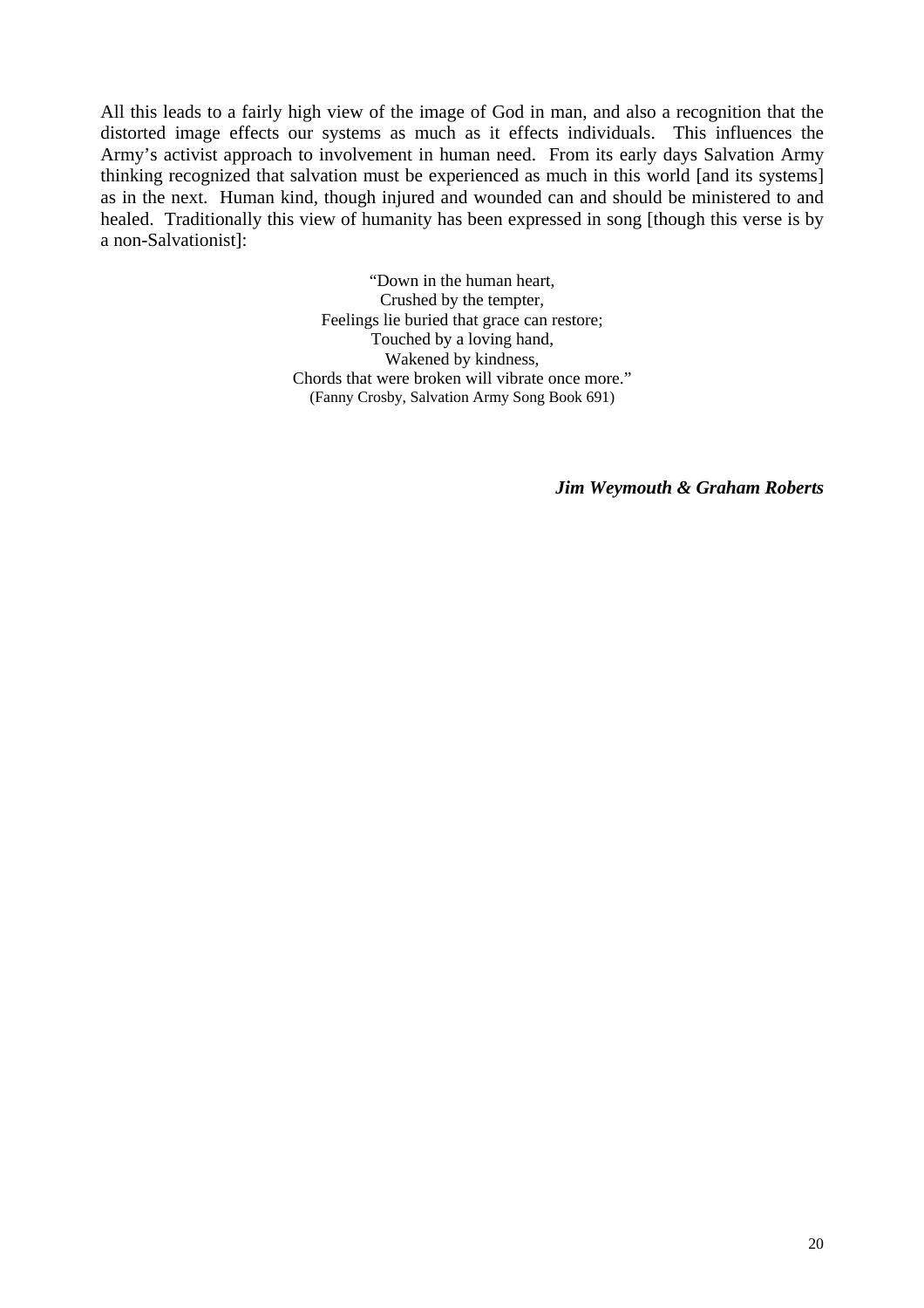# Anthropology and the Image of God: A Coptic Orthodox Perspective

### **St Athanasius the Apostolic and the Incarnation of the Lord**

Through the fall of man, the image of God was marred, spoilt. St Athanasius likens the image of Godto a **portrait painted on a wooden panel** damaged from without.<sup>1</sup> The artist, in his great love for that masterpiece, does not do away with the painting altogether, but chooses to renew it, even on the same wooden panel. This he does by returning the original in whose image it was made.

This original is analogous to the Second Adam, and it is in this sense that the holy Christ is the image of the Father. In this way, then, we have an Orthodox understanding of: (a) the meaning of the Divine Incarnation; and (b) the nature of man's redemption. Our loving God did not annihilate Adam after he fell, but restored his fallen nature, and thus restored the image of God in him, by coming in his likeness, yet without sin, nor inclination to sin. The Lord restored the 'masterpiece' to its original state and glory, by His salvation, Who is the express image of God ("who being the brightness of His glory and the express image of His person...", Hebrews 1:3).<sup>2</sup> It can be seen from the above analogy that Christ took the same wooden panel, our humanity, and restored it.

A saying by St. Athanasius is: "For men's mind having finally fallen to things of sense, the Word disguised Himself by appearing in a body, that he might, as Man, transfer men to Himself...".<sup>[3](#page-20-2)</sup> We will touch on deification below.

He also says that to recreate man's fallen image, it needed the image of the Father, the Word Himself[,](#page-20-3) to die<sup>4</sup>, since He is the only perfect image.

### **Human Freedom**

Man was totally ruined, not in the sense of being totally evil, but that the image of God was destroyed in him. St. Cyril of Alexandria says that the image of God in which man was created was his own free will, and the spoilage of the human nature that occurred by his disobedience to God was the loss of his free will. Through the redemption, we are now free in Christ (John 8:36; Galatians 5:1).

A quick look at the Old Testament is enough to show that God still had witnesses, prophets, those that were walking in His way, upright, etc. But while they all awaited the hope of salvation, their knowledge of God was still obscured. Some examples follow:

<span id="page-20-0"></span><sup>1</sup> *On the Incarnation of the Word*, 14

<span id="page-20-1"></span><sup>&</sup>lt;sup>2</sup> All scriptural quotes in this paper are from NKJV, unless otherwise stated.

<span id="page-20-2"></span><sup>3</sup> *Incarnation*, 16.1.

<span id="page-20-3"></span><sup>4</sup> *Incarnation*, 13.7.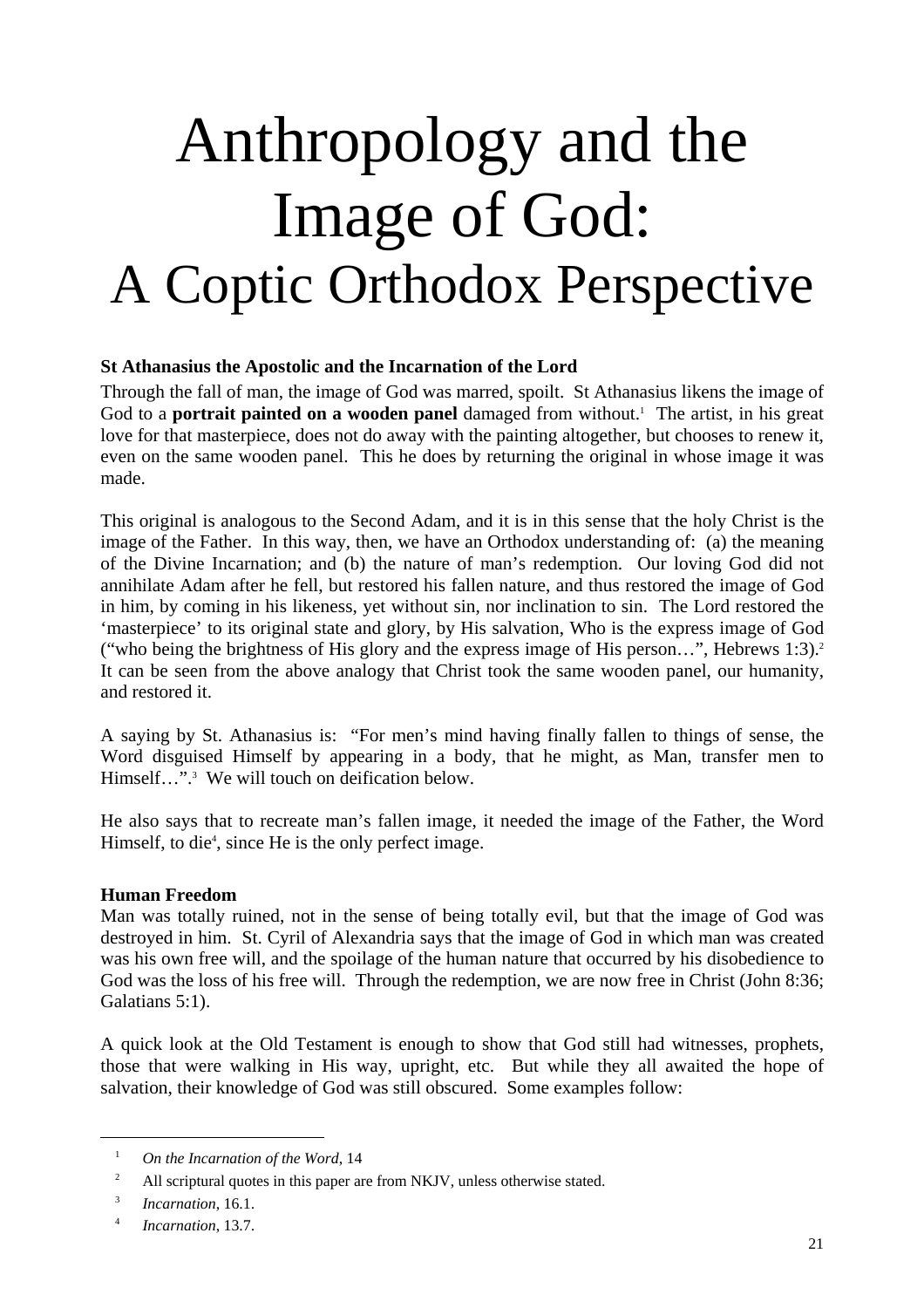- $\triangle$  their faith in Hebrews 11. For instance, v.13: "These all died in faith, not having received the promises, but having seen them afar off were assured of them, embraced them and confessed that they were strangers and pilgrims on the earth";
- $\cdot$  "Abraham rejoiced to see My day, and he saw it and was glad" (John 8:56);
- \* "Abraham believed God, and it was accounted to him for righteousness'. And he was called the friend of God" (James 2:23);
- \* "So the Lord said to Moses: 'See, I have made you as God to Pharaoh'" (Exodus 7:1);
- \* "I have found David the son of Jesse, a man after My own heart, who will do all My will'" ('…carry out all my wishes' [NRSV]) (Acts 13:22);
- $\cdot$  "As it is written, 'Jacob I have loved, but Esau I have hated'" (Romans 9:13).

Could God have spoken about such people in this way, if they had been totally wicked, or did not show traces of the image of God? Also, why the incarnation and redemption if man did not possess some form of spirituality, albeit fallen? God would not have bothered, if man were a totally destroyed and evil creature. It is fair to say that the people of the OT saw only glimpses of God in the burning bush (Exodus 3:2), the "back" of God (Exodus 33:23), etc., but the fullness of God was seen and known in Christ Jesus.

### **But what fell?**

All of man: body, soul, mind, will, etc. – physically, psychosomatically and spiritually. Indeed, whatever was incarnate needed salvation, so the Word was incarnate and assumed or took human body, human soul and human spirit. St. Philoxenos of Mabbogh says: "The complete man was redeemed in God. Since the whole of Adam had come under the curse and been deprived, the whole of him was taken by God and renewed".<sup>5</sup>

### **'Deification': within Orthodoxy**

This could best be explained in the verse: "by which have been given to us exceedingly great and precious promises, that through these you may be **partakers of the divine nature**, having escaped the corruption…" (2 Peter 1:4). This verse does not mean that we become like God in His divine nature or His essence, but that we become adopted children of God. It is a process by which a Christian becomes more like God, and is begun when we are joined to Christ through faith in Holy Baptism. Indeed, it is an honour to be considered children of God. 2 Peter 1:4 obviously does not mean that we are God, but St. Peter uses "partakers", as we may say "fellowship and communion of the Holy Spirit" (Philippians 2:1 and 1 Corinthians1:9; 1 John 1:3 – trinitarian fellowship; 2 Corinthians 13:14). We "are gods" (John 10:34) in that we bear His image, not His nature. Hence, we are able to participate in God's glory, love, virtue, etc.

In this sense, St. Paul the Apostle says: "For you are the temple of the living God. As God has said: '**I will dwell in them** and walk among them. I will be their God, and they shall be My people" (2 Corinthians 6:16; see also Leviticus 26:12).

### **Image and Likeness**

l

Some Fathers of the Church make a distinction between image and likeness, in the sense that image is common to all men, whereas likeness is related to growth in Christ, or a fuller image.

### **And finally, some well known verses to contemplate**

\* "For whom He foreknew, He also predestined to be conformed to the image of His Son, that He might be the firstborn among many brethren" (Romans 8:29);

<span id="page-21-0"></span><sup>5</sup> *Epistle to the Monks of Senoun*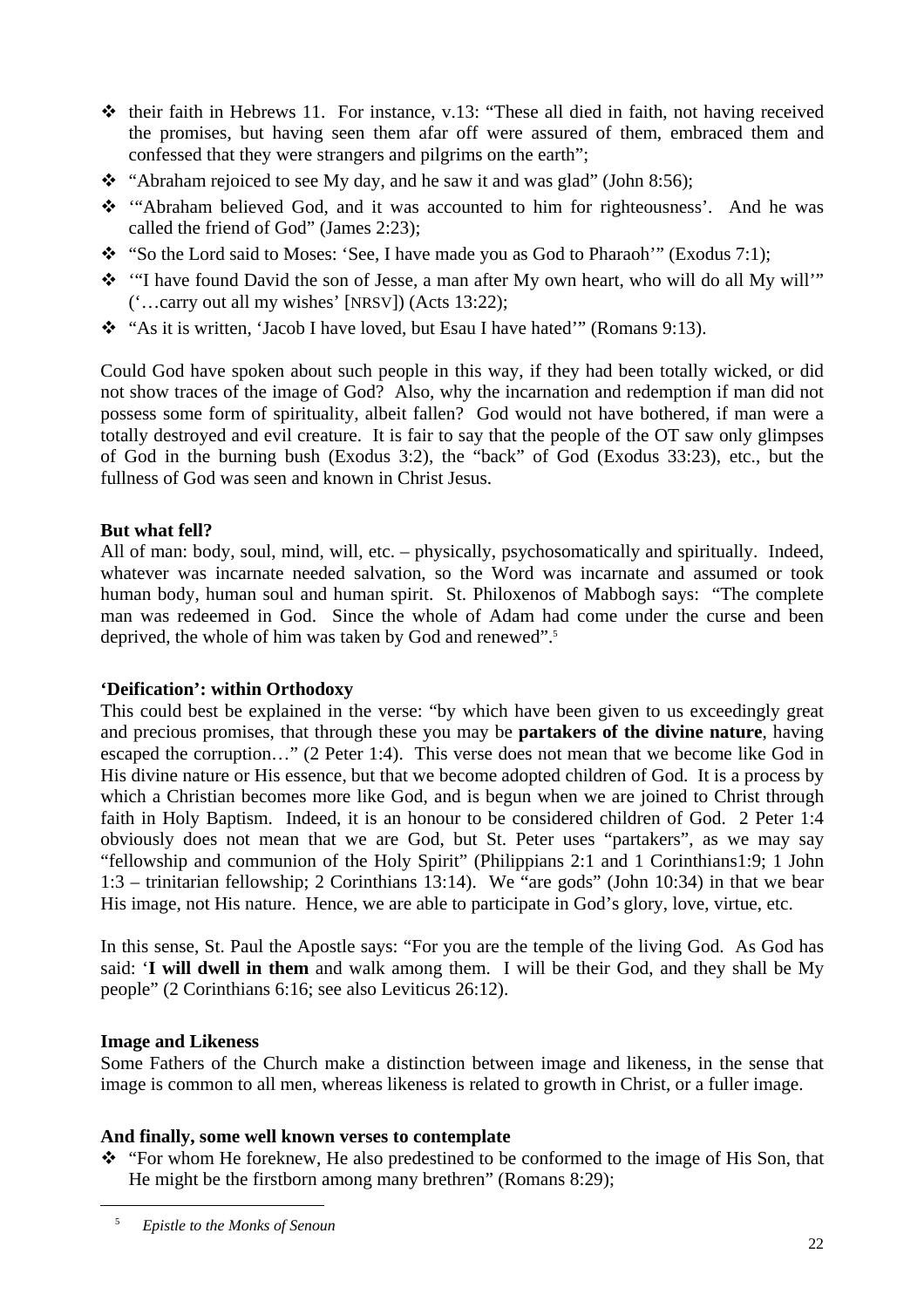- $\hat{\cdot}$  "And as we have borne the image of the man of dust, we shall also bear the image of the heavenly Man" (1 Corinthians 15:49);
- $\cdot \cdot$  "He is the image of the invisible God, the firstborn over all creation" (Colossians 1:15)"
- \* "Do not lie to one another, since you have put off the old man with his deeds, and have put on the new man who is renewed in knowledge according to the image of Him who created him" (Colossians 3:9-10).

*Sobhi Attia*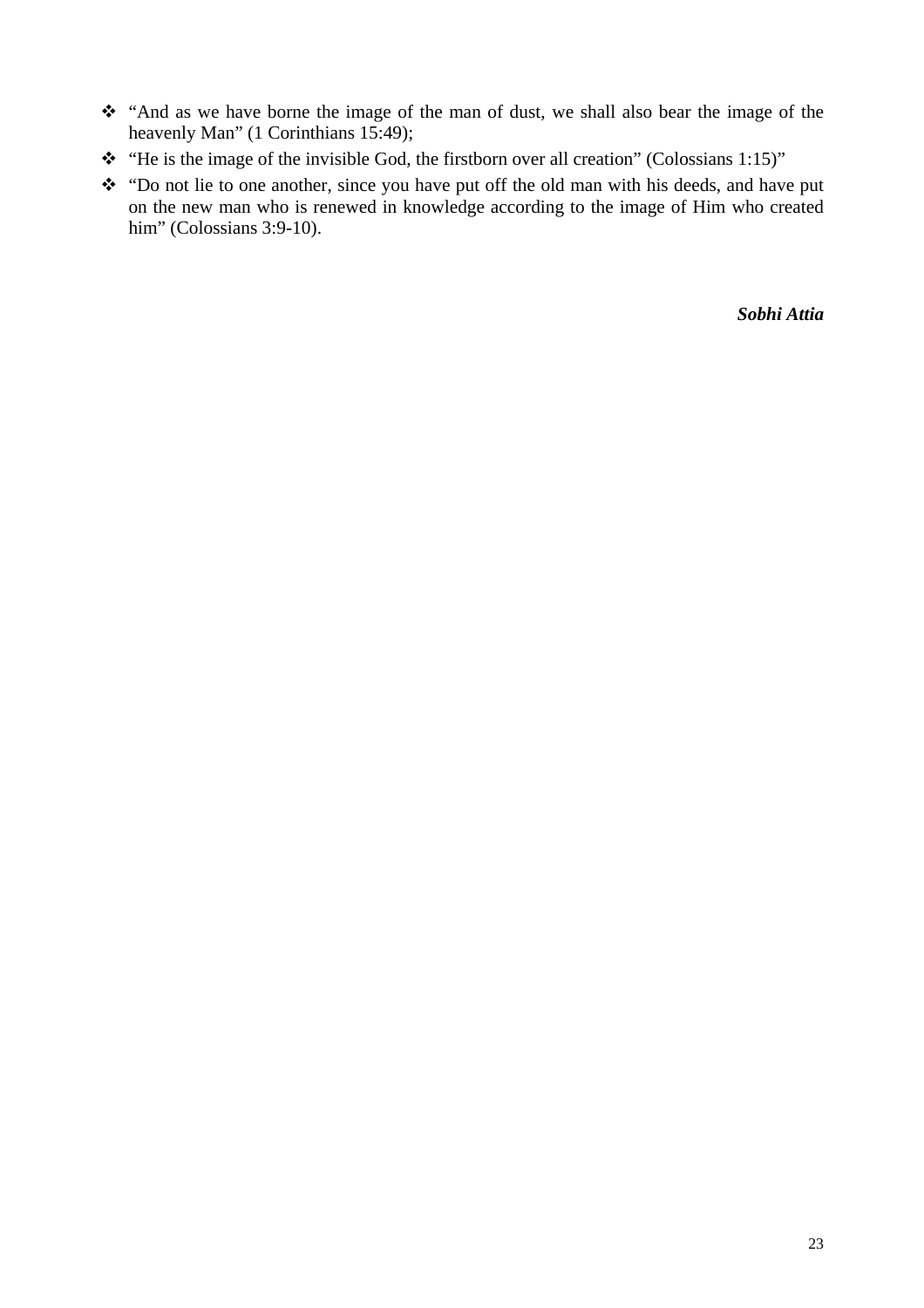### Christian Theological Anthropology Towards an Australian Quaker View of Human Nature

### **Creation in the Image of God**

Early Friends thought of the nature of humankind through their own awareness of the presence of the Holy Spirit working with their spirits to transform them by the renewing of their minds, forming in them the mind of *Christ*. Their experience of Christ was of "the light that enlightens every human being" (John 1:9). They conceived "that of God in everyone" variously as the Seed<sup>1</sup>, the Light of Christ within, the God-given capacity to respond to God, to God's grace and transforming love. These capacities were understood to be from Christ, the Christ portrayed in the writings of Paul and John.

### **The Condition of Humans in the Fall**

The divine Seed was opposed by an evil seed. A choice between these two seeds could lead to reconciliation with God or to estrangement from God: "For all are concluded under sin, and shut up in unbelief as I had been". (George Fox)

"All Adam's posterity, or mankind, both Jews and Gentiles, as to the first Adam, or earthly man, is fallen, degenerate, and dead. They are deprived of sensing or feeling the inward testimony or seed of God (cf. Romans 5: 12, 15). They are subject instead to the seed of the serpent, sown in men's hearts while they remain in this natural and corrupted state. Not only their words and deeds, but their imaginations are evil in the sight of God while they remain in this state. In this state man can know nothing correctly. Even his thoughts of God and spiritual matters are unprofitable to himself and others until he has been disjoined from this evil seed and has been united to the Divine Light. However, we do not impute the evil seed to infants until they have actually been joined to it by their own transgression. All of us are by nature 'the children of wrath'" (George Fox). "We all lived our lives in sensuality, and obeyed the promptings of our own instincts and notions. In our natural condition, we like the rest, lay under the dreadful judgement of God. But God, rich in mercy, for the great love he bore us, brought us to life with Christ even when we were dead in our sins; it is by his grace you are saved" (Ephesians 2: 3-5).

Adam and Eve fell "from the purity, holiness, innocency, pure and good estate in which God had placed them. So Adam died, and Eve died: and all died – in Adam". Through the disobedience of Adam and Eve, all persons lost their "original righteousness". Sin is "going out from the Truth", turning from "inward unity with God" to follow the evil seed to false gods in idolatry which becomes the state of sin. Of the loss of all or part of the image and likeness of God, Isaac Penington wrote: "Men speak of the relics of the image which the first man had: Ah! Poor deceived hearts! What relics of life are there in a dead man? What relics of purity in a man wholly degenerated and corrupted? Nay, nay; the spiritual, the divine image, the eternal life, the pure power and virtue is wholly lost; and there is nothing left." Of sinful human nature: "the earth is not so much as prepared to receive the seed, until the Lord sends his plough in the heart". Early Friends took universal sin seriously both as a state of human nature and as acts of disobedience. They differed whether sinfulness could be attributed to infants before they had actually disobeyed.

<span id="page-23-0"></span><sup>&</sup>lt;sup>1</sup> 'Seed' suggests residue of divine image.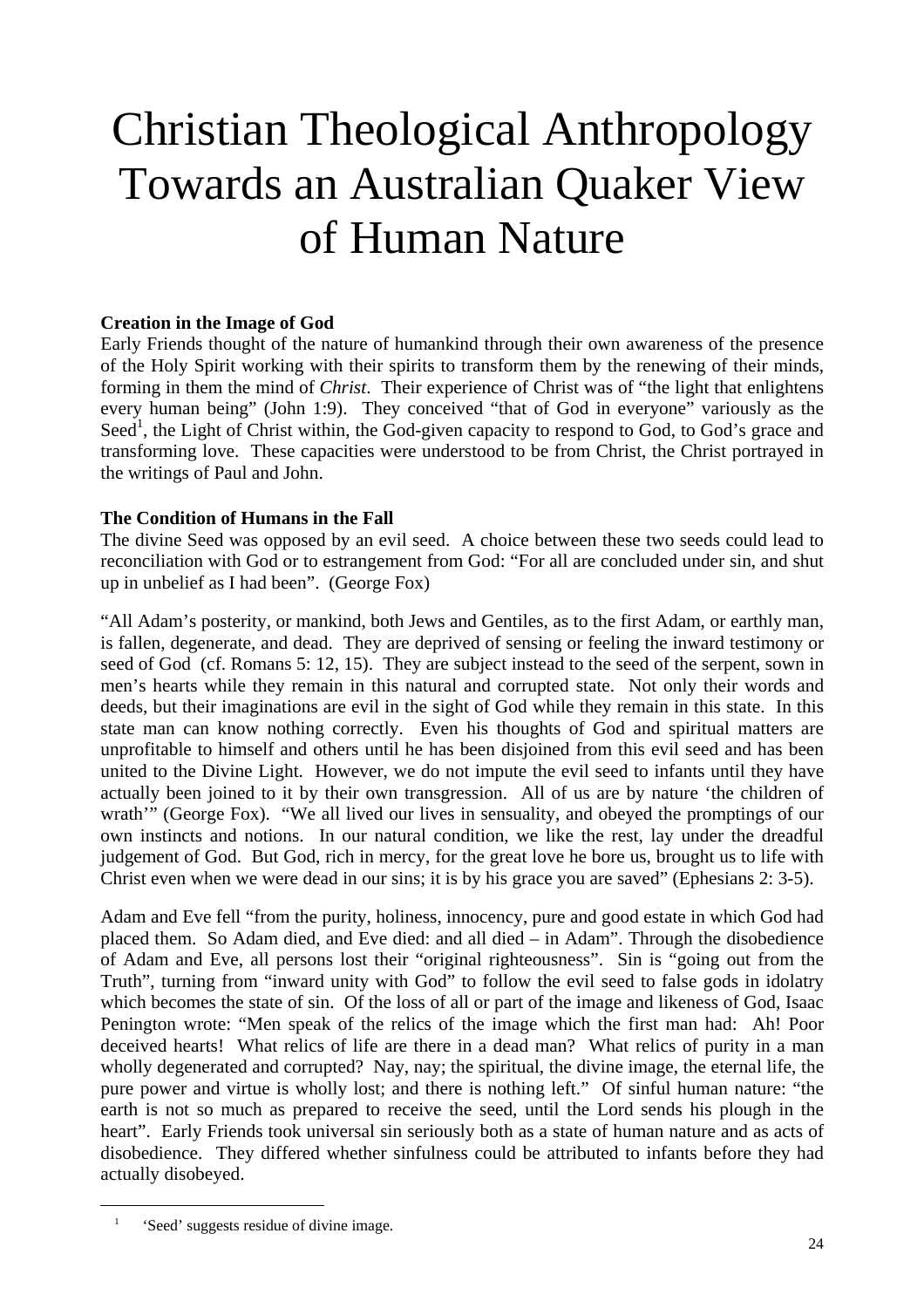The founders of the main  $19<sup>th</sup>$  century Quaker divisions agreed on this.

John Gurney held: "Every human being has this *freedom of will,* with a sufficiency of light and power to direct its operations; but this powerful llight is not inherent in any man's nature, but is graciously *bestowed by him who is the true light, that lighteth every man that cometh in the world".*

Elias Hicks: "For although a man in his fallen state may do a moral act, that is in itself a right work, yet doing it for his own pleasure and will, and not because it is agreeable to the will and pleasure of the Creator, it cannot be accepted as a good act, because the motive and principle were evil, being selfish and not of God". In the 20<sup>th</sup> century, "man, *qua* man, is a sinner, even in his virtue" (Trueblood). "Man is depraved, ...cannot of his own power or inclination find salvation" (Arthur Roberts). He is optimistic, not about humans but about the power of Christ to save a human.

Douglas Steere contrasts Plato: "matter keeps mind in darkness" with Augustine commenting on Jesus' invective against pride, selfishness, hardness of heart and selfrighteousness, the hereditary defiance of God called 'original sin' (Of sin in society).

Cecil Hinshaw: "even good men are caught up in the magnetism of corporate sin".

Kenneth Boulding: "only small organisations can be personal".

### **Universal Redemption by Christ and the Saving and Spiritual Light by which every Person is Enlightened**

Robert Barclay, (Propositions 5 & 6): "God, out of his infinite love, takes 'no pleasure in the death of the wicked man' (Ezekiel 18:32, 33:11), but God has given his only Son, that whoever 'has a faith in him may not die but have eternal life' (John 3:16). He is 'the real light which enlightens every human' (John 1:9)….makes visible everything that is exposed to the light, teaches all temperance, righteousness, and godliness and enlightens the hearts of all, reproving sin to prepare them for salvation. This light, no less universal than the seed of sin. If not resisted, would effect the salvation of all, being purchased by his death who tasted death for everyone: 'For as in Adam all die, so in Christ all will be made to live' (1 Corinthians 15:22). In this hypothesis, all of the objections to the universality of Christ's saving death are easily resolved.

"…Just as many of the ancient philosophers may have been saved, so may some of those today whom providence has placed in the remote parts of the world where the knowledge of this history is lacking, be made partakers of the divine mystery if they do not resist the manifestation of grace which is given to everyone for their benefit (1 Corinthians 12:7). There is an evangelical and saving light and grace in everyone, and the love and mercy of God toward mankind were universal, both in the death of his beloved Son, the Lord Jesus Christ, and in the light in the heart. Therefore, Christ has tasted death for everyone (Hebrews 2:9) – not merely for all kinds of persons, but for everyone of every kind. The benefit of his suffering is extended not only to those who have a well-defined outward knowledge of his death and sufferings, as these are declared in the scriptures, but even to those who by some unavoidable accident were excluded from the benefit of this knowledge".

#### **Salvation, Justification, Sanctification, Perfection, Perseverance**

Justification is not authentic without sanctification, holy obedience to God and unity with God, living as if the kingdom of God is already present. For those who do not resist the light, but receive it, it becomes a holy, pure and spiritual birth in them. It produces holiness, righteousness, purity, and all those other blessed fruits that are acceptable to God. Jesus Christ is formed in us by this holy birth and by it he does his work in us. By it we are sanctified and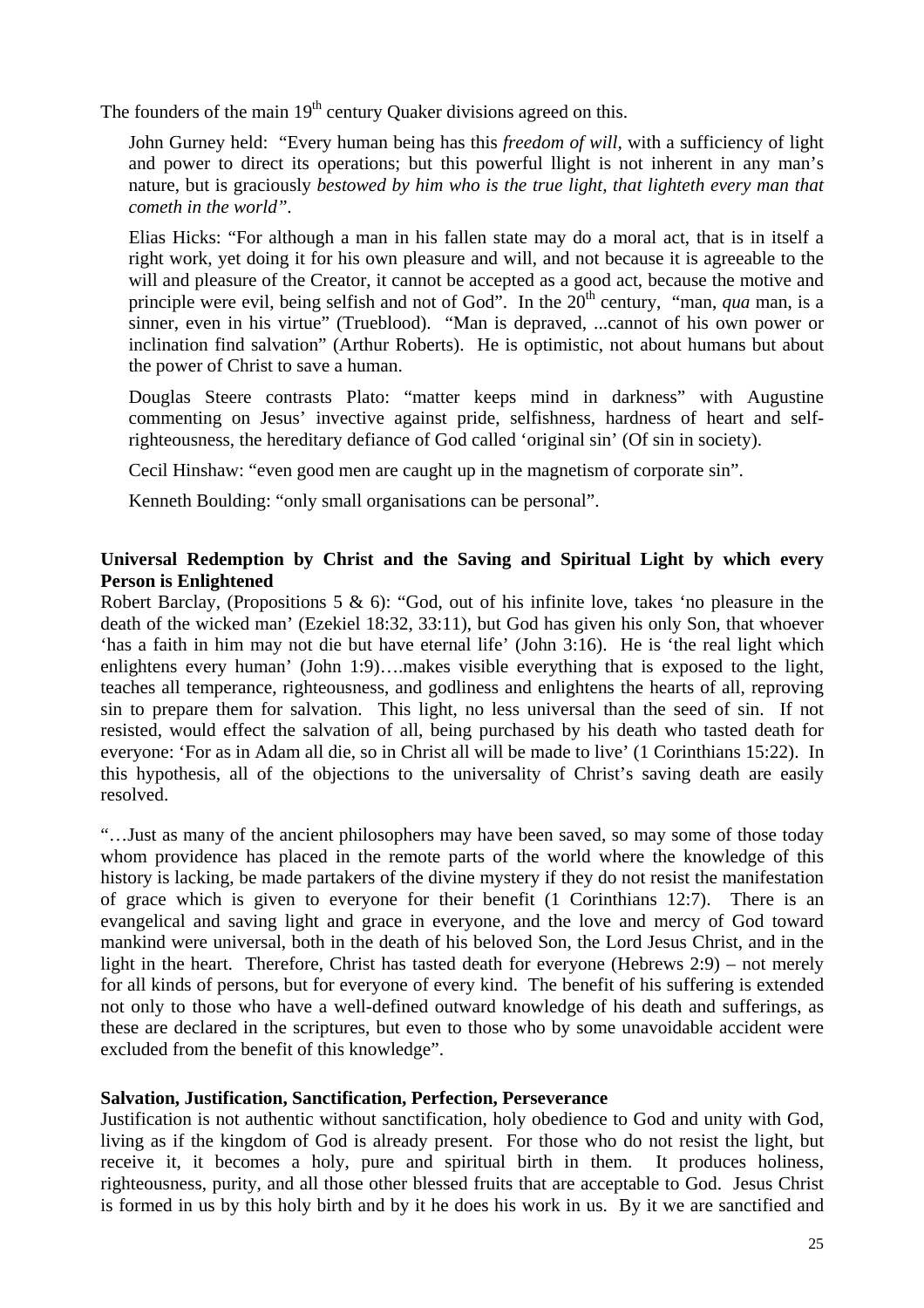we are justified in the sight of God. Paul as said: "But you have been through the purifying waters; you have been dedicated to God and justified through the name of the Lord Jesus Christ and the Spirit of our God" (I Corinthians. 6:11). It is not by works produced by our own wills, or by good works themselves, but by Christ, who is not only the gift and the giver, but he cause which produces these effects in us. While we were still enemies, he saved us and justified us in this way. Titus 3:5 says: "He saved us, not because of deeds done by us in righteousness, but in virtue of his own mercy, by the washing of regeneration and renewal in the Holy Spirit".

George Fox: "For I say that Christ died for all men, and was propitiation for all, and had enlightened all men and women with his divine and saving light and that none could be true believers but who believed in it".

Barclay: "This light is no less universal than the seed of sin, being purchased by his death who tasted death for everyone: 'For as in Adam all die, so in Christ all will be made to live' (1 Corinthians 15:22)".

Gurney : "Between…the declaration of Paul, that Christ gave himself 'a ransom for all' and that of John, that 'he lighteth every man that cometh into the world', there is surely a most satisfactory and delightful concordance".

Elias Hicks stresses inward redemptive work of Christ, disengaging Light within from historical Christ. Some saw Light as natural endowment without transcendent referent tended toward humanistic understanding of self, alien to Quaker reliance on power of Lord to overcome sin.

Cooper: "Our common need for reconciliation entails the integration of our wills with God's will, thus fulfilling our search for spiritual integrity, in holy obedience, revolutionary faithfulness".

Penington : "Is it not the will of Christ that his disciples should be perfect, as their heavenly Father is perfect?" Women and men created in the image and likeness of God (Genesis 1:26), marred in some sense by disobedience at the Fall, leaves humans with a sense of right and wrong, a rational capacity which may not be reliable and a desire to be restored to their supposed relationship with their Creator.

Barclay (Proposition 8): "He in whom this pure & holy birth occurs in all its fullness, finds that death and sin are crucified and removed from him, and his heart becomes united and obedient to truth. He is no longer able to obey any suggestions or temptations toward evil, but is freed from sin and the transgression of the law of God, and in that respect perfect".

Yet there is still some possibility of spiritual growth, and some possibility of sinning remains if the mind is not diligently and watchfully applied to heeding the Lord. (Romans 6:14; 8:13; 6:2, 18; and 1 John 3:6).

We do believe, that to those in whom Christ comes to be formed, and the new man brought forth, and born of the incorruptible seed, as that birth, and man in union therewith, naturally doth the will of God, it is possible so far to keep to it, as not to be found daily transgressors of the law of God". "I will not affirm that a state is not attainable in this life, in which to de righteousness may be so natural to the regenerate soul, that in the stability of that condition he cannot sin. "Inward grace of Go suffices to bring about salvation. In this life it is possible to achieve such increase and stability in the truth as to make total apostasy impossible.

#### **Testimonies Express Concern for Perfection**

The Peace Testimony arises from concern for the damage done to the victor as much as the harm done to the vanquished. The initial "opening" (revelation) to George Fox, not to fight, involved the "lusts" at the root of wars. It was readily supported from scripture. War was inconsistent with the way of the cross. It did violence to the soldier's soul. It could destroy another in whom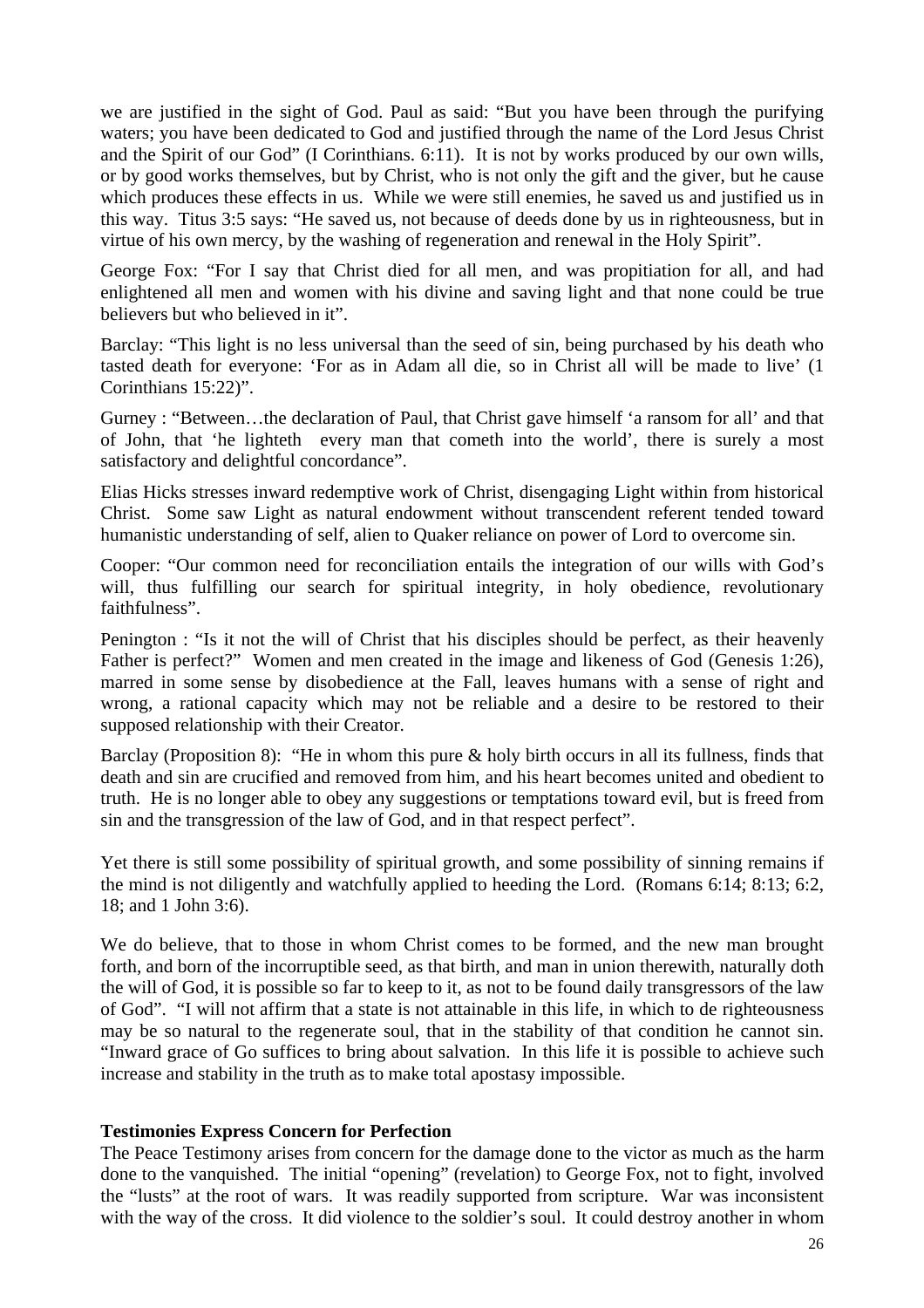one should answer that of God and for whom Christ died. The testimony to equality works against violence between the sexes and towards equality of the sexes in the meeting.

*William Jaggs*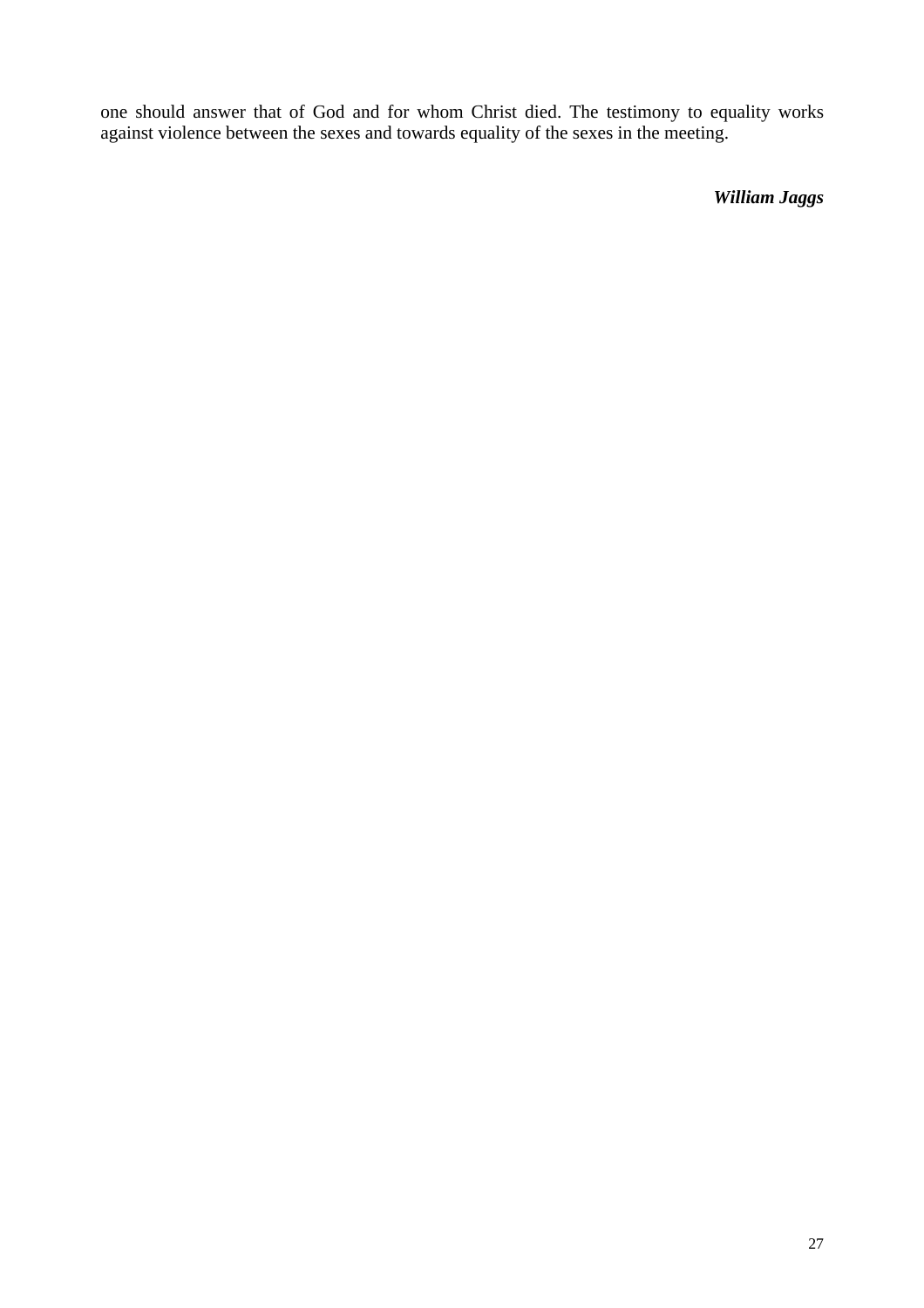### Study on Anthropology: Christian feminist perspectives

Feminist theology begins with a critique of the androcentric<sup>1</sup> bias of existing Christian theologies. This bias is the view that the male sex is primary and the female secondary. Historically changing paradigms of gender based theological perspectives can be traced from the Jesus movement, $\frac{3}{2}$  through patristic and mediaeval developments<sup>3</sup> to the present. Reading with a "hermeneutic of suspicion" which assumes an androcentric bias in the documents, feminist theologians have articulated ongoing struggles within Christian theology over the significance of gender. Beginning with the key text from Paul's letter to the Galatians:

As many of you as were baptised into Christ have clothes yourselves with Christ. There is no longer Jew or Greek, there is no longer slave or free, there is no longer male and female; for all of you are one in Christ Jesus. (Gal.3.27-28 NRSV)

Feminist theology understands this as a transformation that takes place in baptism. The believer transcends ethnic origins, social status and gender to assume a new and common identity within one people, those who are "in Christ Jesus". The statement that "there is no longer male and female" can be argued to be an original baptismal formula, to which the other statements were added as the early church expanded into the Greco-Roman world. Echoing the first account of creation:

So God created humankind in his image, in the image of God he created them, male and female he created them. (Gen.1.27 NRSV)

the statement can be interpreted as a "commentary on and eschatological reversal of the development of the biological pair in creation". <sup>[4](#page-27-3)</sup>

A key question raised by feminist theology asks, if women are equally redeemed by Christ why has theology created, supported and reinforced androcentic sexism in society and the church? Extensive scholarship demonstrates the diversity of theological developments in early Christianity as it moved into new geographical areas and encountered cultures other than Palestinian Judaism. Conflicting and competing views of the goodness of creation, the origins of evil and the composition of the human person as both body and spirit or soul also shaped

<span id="page-27-0"></span><sup>&</sup>lt;sup>1</sup> The term was introduced by Lester F Ward in *Pure Sociology* (1903) and has been widely used by feminists to describe bias towards the male in all areas of cultural, religious, political and domestic life. See Lisa Tuttle, *Encyclopaedia of Feminism* (London: Arrow Books, 1986), 19.

<span id="page-27-1"></span><sup>&</sup>lt;sup>2</sup> For a study of the history of women in the Jesus movement as a praxis of liberation from patriarchal structures see, Elisabeth Schussler Fiorenza*, In Memory of Her. A Feminist Theological Reconstruction of Christian Origins* (London: SCM, 1983)

<span id="page-27-2"></span><sup>&</sup>lt;sup>3</sup> These are key periods in the development of theological positions reinforcing the inequality of women. Mediaeval developments remain, even today, influential shapers of popular piety. See Rosemary Radford Ruether, ed. *Religion and Sexism. Images of Women in the Jewish and Christian Traditions*. (New York: Simon and Schuster, 1974)

<span id="page-27-3"></span><sup>4</sup> Rosemary Radford Ruether, *Women and* R*edemption. A Theological History.* (Minneapolis: Fortress Press, 1998), 23.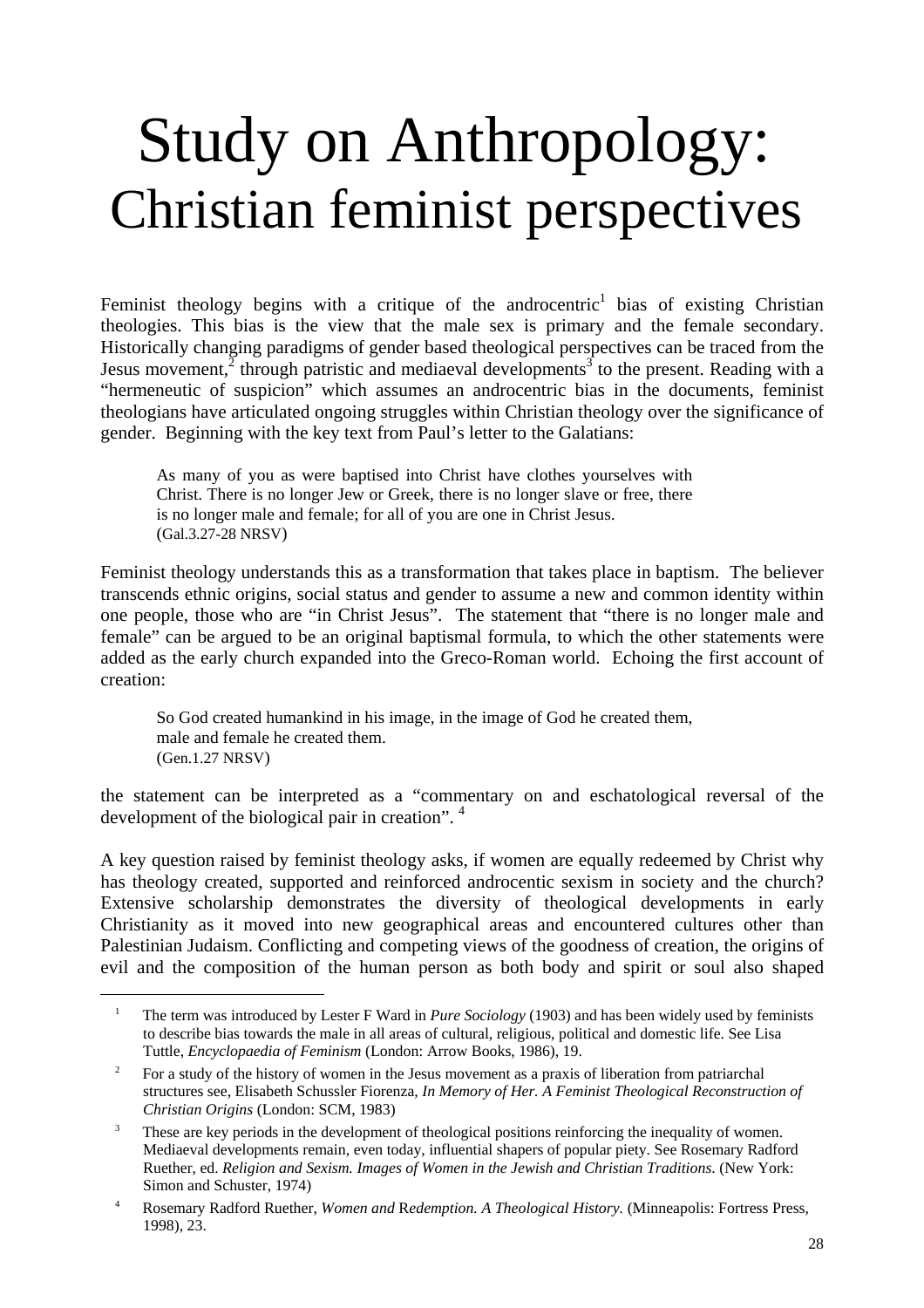attitudes to women. Despite a body-affirming view of creation both Greek and Latin Christianity committed to a view of redemption as a rejection of the body and an asceticism of renunciation of the material world. This involved a rejection of sensuality, and even more critically for women, of the expression of sexuality. Early asceticism identified women with the sensual and sexual and accorded them status only if they embraced celibacy.

Patristic theology assimilated male-female dualism with body-soul dualism to the detriment of a wholisitic Christian anthropology. Woman was held to be subordinate to man in the order of nature and also in the disorder of sin. However, this order becomes reversed. As Augustine exemplifies, the Fathers slip into attributing women's inferiority to Eve's cause of the Fall. While Augustine is willing to concede that Eve could not have done this alone unless Adam, the natural "ruler" had agreed, Tertullian voices the nadir of this position in calling Eve (and by implication all women) "the devil's gateway… she who persuaded him [Adam] whom the Devil was not valiant enough to attack".<sup>5</sup>

Medieval developments include, most critically, Thomas Aquinas' introduction of faulty Aristotelian biology to Christian anthropology. Aquinas asserted that "woman was misbegotten male" defective in nature and unfit matter to receive a full sacramental life in the church.<sup>6</sup> While it is true that, with Augustine, Aquinas held that woman has an asexual soul capable of relating to God, that relationship is expressed through an inferior female body and intellect. This theological anthropology leads to the assertion of women's equality as made in God's image, yet women's inequality as made subject to men by procreation.

Feminist theologies define the human self, male and female, through its primary identity as image of God. Developed within a focus on a this-worldly transformation of unjust relations, feminist theologies view gender as central to a multi layered structure of patriarchy which includes class distinctions, racial discrimination and clericalism, and which extends to the exploitation of the natural world. Feminist critique of traditional Christian paradigms has implications for Christology and soteriology.

*Colleen O'Reilly*

<span id="page-28-0"></span><sup>5</sup> For an extensive discussion of these developments see Ruether, ed. *Religion and Sexism,* pp.150-183.

<span id="page-28-1"></span><sup>6</sup> Thomas Aquinas, *Summa Theologica* ST I,92 "Woman is said to be misbegotten male, as being a product outside the purpose of nature considered in the individual case: but not against the purpose of universal nature." Quoted in Ruether, ed. *Religion and Sexism*, p.260, and see also pp.213-266.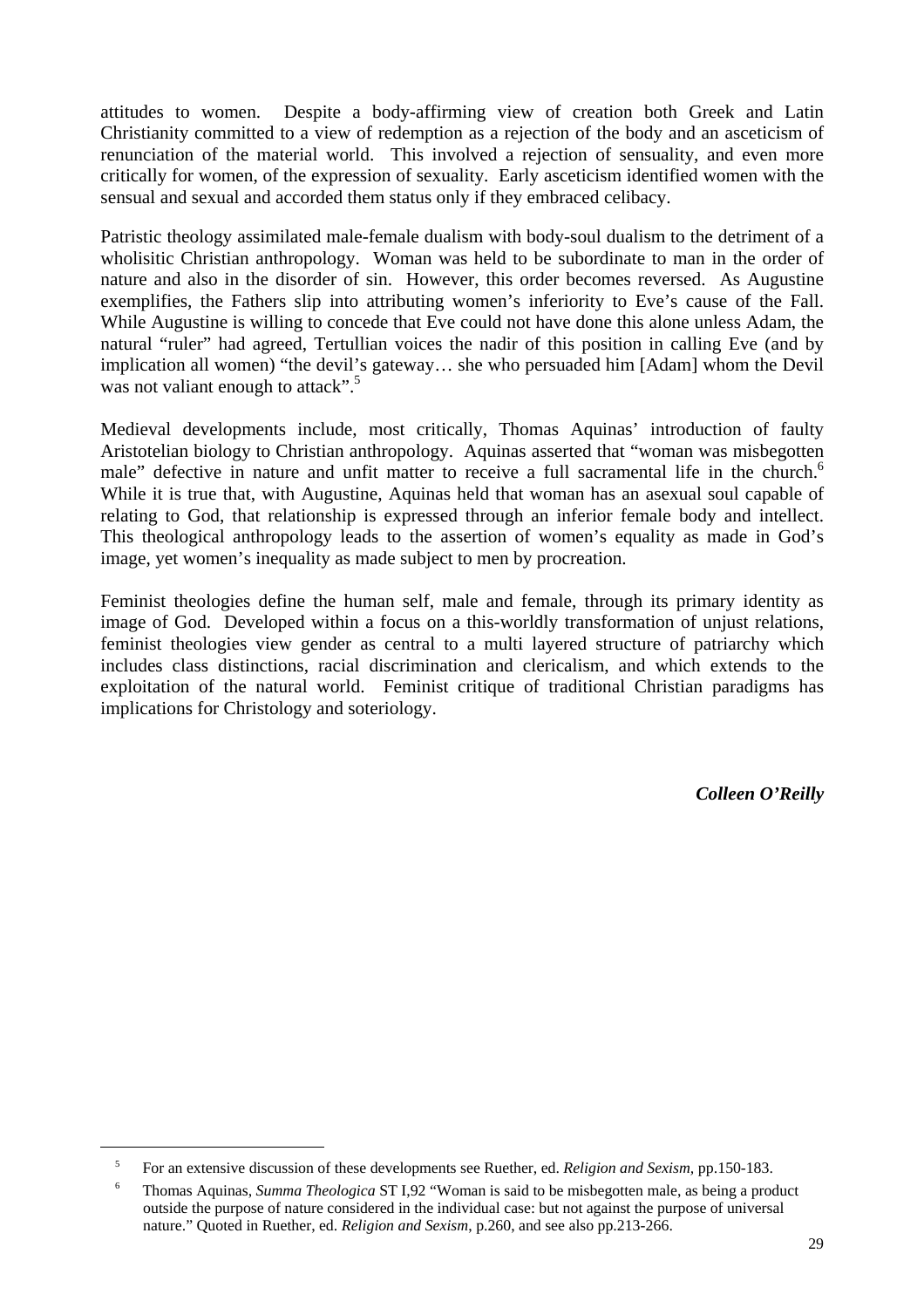### Theological anthropology: a embodied gender perspective

In considering an ecumenical approach to theological anthropology, one useful viewpoint is that of taking seriously our embodiment as mean and women. Such an approach has been undertaken occasionally (for example, the ARC USA document on 'The Image of God') but this paper seeks to explore it from a more explicitly gendered perspective.[7](#page-29-0)

Being made male and female corporately, woman or man personally, is a basic reality of what it means to be human. As the Bible's opening chapter puts it, gender is an intrinsic dimension of being made in the image of God. But what this means is not easily discerned! I was once involved in workshops with some young adults. The women were asked to talk among themselves about what they would dislike and enjoy if they were men; the men are asked to think similarly about life as women. Each group listened to what the other group reported, then met separately once more, before an open discussion about living as men and women. The outcomes, though no doubt influenced by participants' social formation, offered me a starting point for reflection. The men saw the most positive thing about being a woman as living close to one's body, a sense of 'connectedness', which the women agreed with strongly. What the men would *not* like about being women, however, was menstruating. This amazed most of the women, but opened up significant discussion.

### *The blood of life*

l

Blood is a vital symbol of life and death, sharpened today by the AIDS scourge. We all bleed, but the menstrual cycle is distinctive to women, who experience blood as a regular part of life. For most men, on the other hand, bleeding is an abnormal experience, encountered only in abattoirs or the battle-field, in brawls or road trauma. How do gender perceptions shape our response to the centrality of the life-giving blood of Christ in Christian faith? Do women and men respond differently to receiving the communion cup – "the blood of Christ keep you in eternal life"? Such questions begin to engage us with sexuality in deeply personal ways, which can assist us in ecclesial reflection on theological anthropology.

For much of her life-span a woman's body prepares each month to conceive and bear a child (whether she is a mother or not). The menstrual period is a constant reminder to each woman that she is embodied, and must deal monthly with 'bloody reality', as Erin White writes:

Whether I am fifteen or fifty, everybody and everything can be affected because my body does this strange thing every month, thwarting my desires, and upsetting my relationships. I am no longer in control.<sup>[8](#page-29-1)</sup>

Yet this experience is also to be celebrated. Noting that the menstrual and lunar cycles are similar, White goes on to say, "I feel linked with the moon and the tides ... my body pulses in rhythm with nature".

<span id="page-29-0"></span><sup>7</sup> Much of this paper reworks material from my *The Doctrine of Humanity* (Nottingham / Deerfield Illinois: IVP, 1996) especially chapters 8 and 9.

<span id="page-29-1"></span><sup>8</sup> Erin White & Marie Tulip, *Knowing Otherwise: Feminism, Women and Religion* (Melbourne: David Lovell, 1991) 36.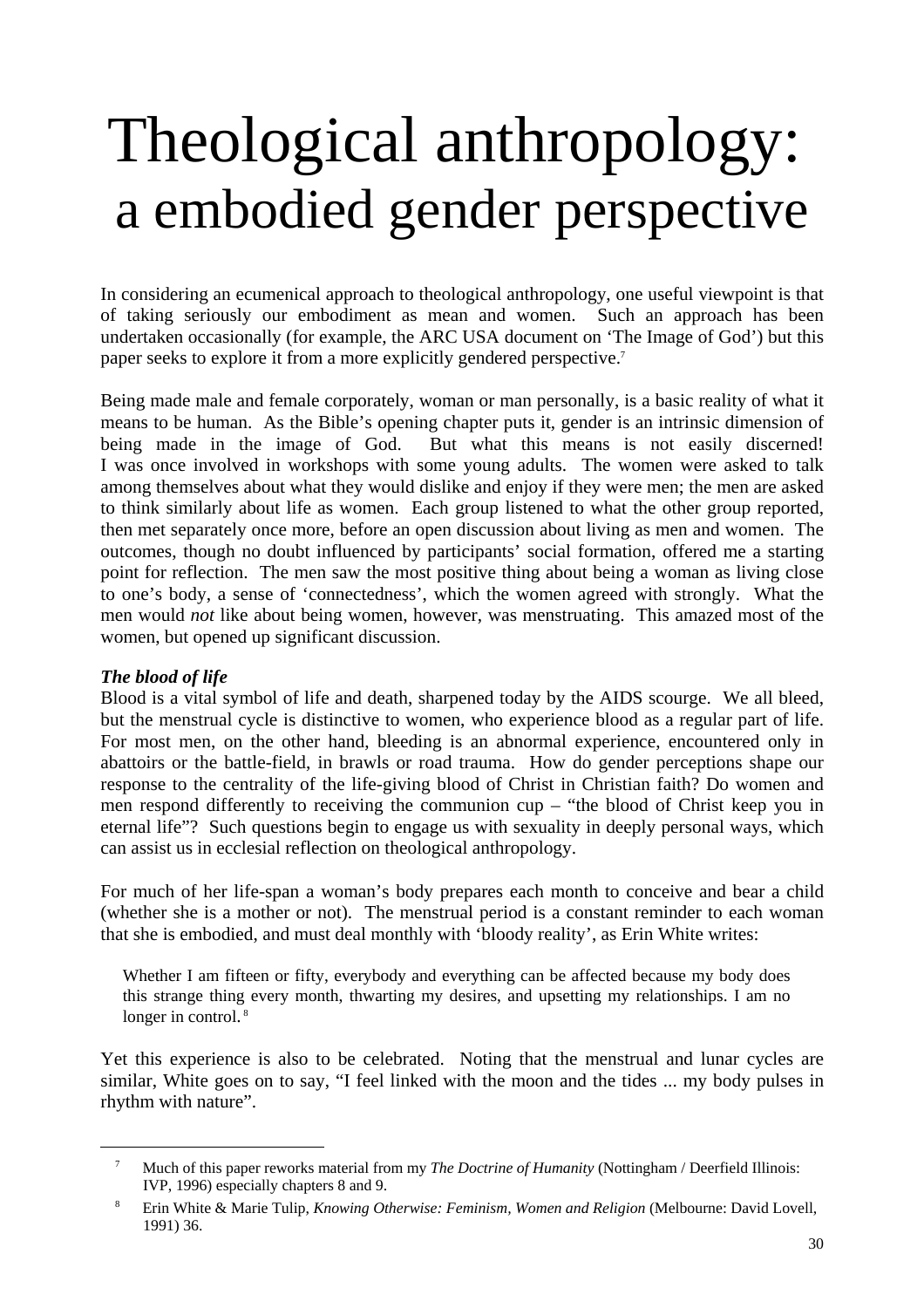Some, however, see menstrual periods as denied or ridiculed in the Christian tradition. Blood, it is argued, is there linked with the forgiveness of sins through a man's bloody death, notably in baptism and eucharist, symbolic representations of being 'washed in the blood' and drinking 'the blood of Christ'. Women need a man's blood to save them, while symbolic celebration of women's blood though which life is given goes unrecognised. A more sympathetic analysis notes the close links between birth and baptism: the bloody dangers of passing through the waters of birth are sensed by many women as symbolically related to the death to sin represented in baptism. Such an instinct points to a profound truth, that creation and redemption are not isolated, but connected[.9](#page-30-0)

In the scriptures menstruation is discussed realistically, never lightly or flippantly. Leviticus 15:19-24 requires the 'purification' of a woman for the week following the onset of her menstrual period. She herself, with anything on which she lies or sits, anyone who touches these, and any man who has intercourse with her, are 'unclean'[.10](#page-30-1) In English 'unclean' carries connotations of moral or social disgrace, but in ancient Israel this was not the case. The 'clean / unclean' distinction was more akin to what might be termed 'regular / less regular' states of life (or 'normal / non-normal, as Mary Douglas puts it).<sup>11</sup> Menstruation is accepted as part of a woman's life, but different to the times when she is not menstruating.

By the time of Jesus, 'unclean' carried strong connotations of being a social outcast, with an implied sense of excommunication, and so unholiness. But the 'clean / unclean' pairing is quite different from the 'holy / profane' contrast, which has to do with relationship with God. In Israelite society, things were normally 'clean', and could be set aside as 'holy' by the process of sanctification. Similarly, something or someone 'unclean' could be 'cleansed', and so return to its regular state. To be 'unclean' was not the same as being 'profane', though what was 'unclean' was not to come into contact with the 'holy', nor was the 'profane' to come in contact with the 'clean' (cf Leviticus 18, Numbers 4). Menstruating women were thus not 'impure', 'profane' or 'unholy', merely not in their 'regular' state of life. And no sanction is involved with menstruation: a woman is cleansed merely by washing.

The divisions between clean and unclean, holy and profane, were removed in the early churches. Their abolition did not come about easily, but entailed much internal conflict, seen vividly in Peter's twice-told dream about clean and unclean foods (Acts 10:9-16; 11:5-10). Paul's teaching, 'in Christ there is neither male nor female' (Gal 3:28) rejects any denigration of woman due to (mis)application of the scriptural traditions touching uncleanness. Jesus' healing of the woman with a discharge of blood is particularly significant (Luke 8:43-49 is the fullest account). Her touching his garments technically rendered them, and so Jesus, 'unclean', but he shows no concern at this. Rather, Jesus affirms her faith, a faith reflected both in her healing, and in her inner awareness of it. Further, her bold act may have prompted Jesus to take the initiative just minutes later to touch Jairus' dead daughter. As Erin White writes, 'this girl was ritually unclean on two counts, being dead and being of such an age that she had just begun or

<span id="page-30-0"></span><sup>&</sup>lt;sup>9</sup> Though the biblical requirement for rites of purification and redemption associated with birth was lifted in Christ, the anthropological realities underlying them remains. More reflection on these issues is needed, especially being aware of the post-Christendom context in which we live in Australian cities. Again, while the death of Jesus, rather than his birth, is the means of our 'redemption through his blood' (Rom. 3:23-26; Eph. 1:7), in the 'Song of the Church' (*Te Deum*) we acknowledge that Christ "did not disdain the virgin's womb".

<span id="page-30-1"></span><sup>&</sup>lt;sup>10</sup> So David not only stole Uriah's wife, he breached the biblical proscription against a man having intercourse with a woman during menstruation (Lev 18:19), and rendered himself unclean (Lev 15:24). That Bathsheba conceives, even though David's initial sexual relations with her occurred during her purification, means that sexual relations continued between them for some time after the initial contact: it was more than a casual affair.

<span id="page-30-2"></span><sup>11</sup> Mary Douglas, *Purity and Danger* (Routledge and Kegan Paul, 1966) 35-40 ('clean') and 51-54 ('holy'); cf G. Wenham, *The Book of Leviticus* (Eerdmans, 1979) 19ff. Note the importance of language here in constructing the world of meaning: the same is true when it comes to terms such as masculine, gender and nature.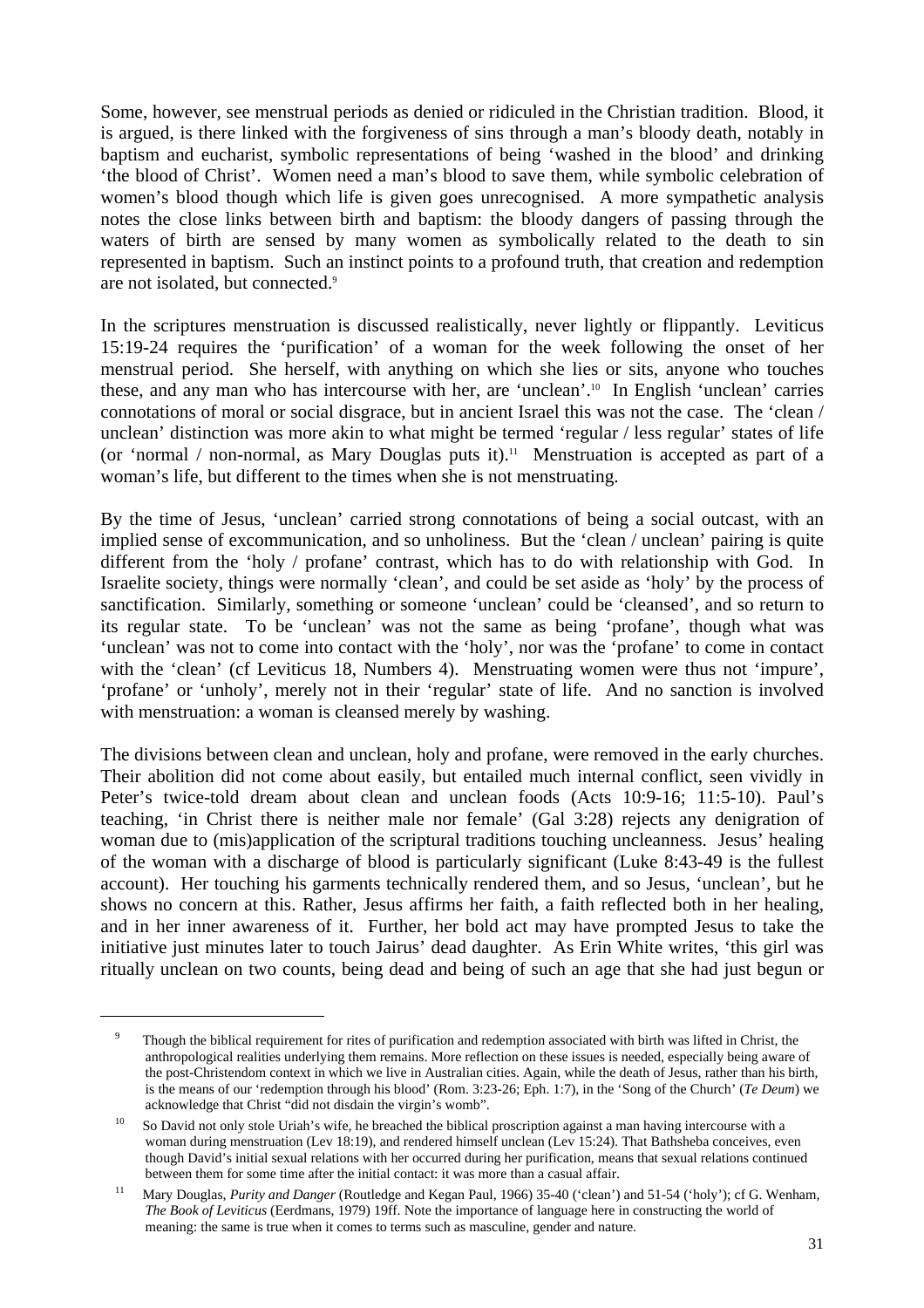was just about to begin menstruating ... Jesus' touch is therefore highly significant'.<sup>12</sup> It embodies God's affirmation of woman in every aspect of her embodied life.

#### *The blood of covenant*

l

Women's life-experience thus embraces the realities of birth and death embodied by blood. What then of being a man? If 'connectedness' describes woman's experience of embodiment, then 'externally focused' describes man's, symbolised in the externality of male genitalia. Here it is essential to note that the penis is made to *connect with* one who is 'other', so that the two become 'one flesh'. 'Connectedness' can thus be seen to be true of men and women alike, but in very different ways. As Genesis puts it, the man 'leaves' in order to 'cleave', pointing to the male search for identity in communion with one beyond himself.

Male self-understanding, however, often focusses on the *phallus* as the symbol of power and identity. (The Latin term *phallus* is used to speak of the symbolic sense of the medical term, *penis*). It is commonly seen as *the* symbol of all that is domineering or invasive: not only war and rape, but the phallic associations given to swords, rifles, motor-cycles, or even factory chimneys, viewed as symbols of the rape of the earth. Phallic symbolism is closely associated with fertility religion in the scriptures. Israel was to cut down the 'sacred poles' ('*asherim*) of Canaan, and strong sanctions were set in place against their erection (cf Ex. 34:13, Dt. 12:3, 16:21-22). The scriptures use phallic imagery, but in anti-phallic ways, repudiating fertilitybased religion, whether understood in 'masculine' or 'feminine' terms: idolising womb or phallus was utterly rejected in Israel.

Perhaps the most striking example of phallic symbolism is circumcision. Abraham is commanded to circumcise all the males of his clan, as the sign of God's covenant made (literally 'cut') with him and his descendants (Gen. 17:9-14). Phallic blood is shed as the symbol of belonging to the covenant people of God. This radically questions the notion that men are to find their identity in the power in the penis. Similarly, the prophets appeal for Israel, 'uncircumcised in heart' (Jer 9.26) to 'remove the foreskins of your hearts' (Jer. 4:4). Luke recounts that Christ's blood was first shed in his being circumcised on the eighth day (Lk. 2:21). Further, his being 'circumcised in heart' was evident in his full submission to the will of God, climaxed in his 'circumcision' on the cross, where his blood was shed so that all believers may receive 'spiritual circumcision' (Col. 2:11-12).

The requirement of circumcision for entry to God's people was hotly debated in the early church (see Acts 15, Gal. 2:1-14; 5:2-12). Though clearly commanded in the scriptures, it formed a barrier between Jewish (circumcised) male believers on the one hand, and Gentile (uncircumcised) male believers and all female believers on the other. Its replacement by baptism opened the covenant not only to Gentiles, but to women and men alike (cf Col 2:12-13, Rom. 4:1-12, Gal. 3:28). In Christ, circumcision is not 'external and physical', but 'a matter of the heart' (Rom. 2:28-29). In time, circumcision ceased to function as an effective symbol for Christians. Nevertheless, its radical undermining of phallic symbolism remains. On the one hand, circumcision ritualizes the rejection of male superiority, in symbolically shedding phallic blood. On the other hand, the rejection of circumcision as a pre-requisite for belonging to the people of God repudiates all claims to male spiritual superiority. A living relationship with God does not depend on gender: every barrier is removed by the shed blood of Christ, a reconciliation made visible in Christian baptism, our 'spiritual circumcision' (Col. 2:11-12; 1 Cor. 12:13).

<span id="page-31-0"></span><sup>&</sup>lt;sup>12</sup> *Knowing Otherwise*, 53. A similar learning of Jesus from a woman is possible in the healing of the daughter of the Canaanite (viz. gentile) woman from Tyre and Sidon, who may well have been the human means of opening Jesus' eyes to a mission wider than that to the house of Israel (Mt. 15:21-28).